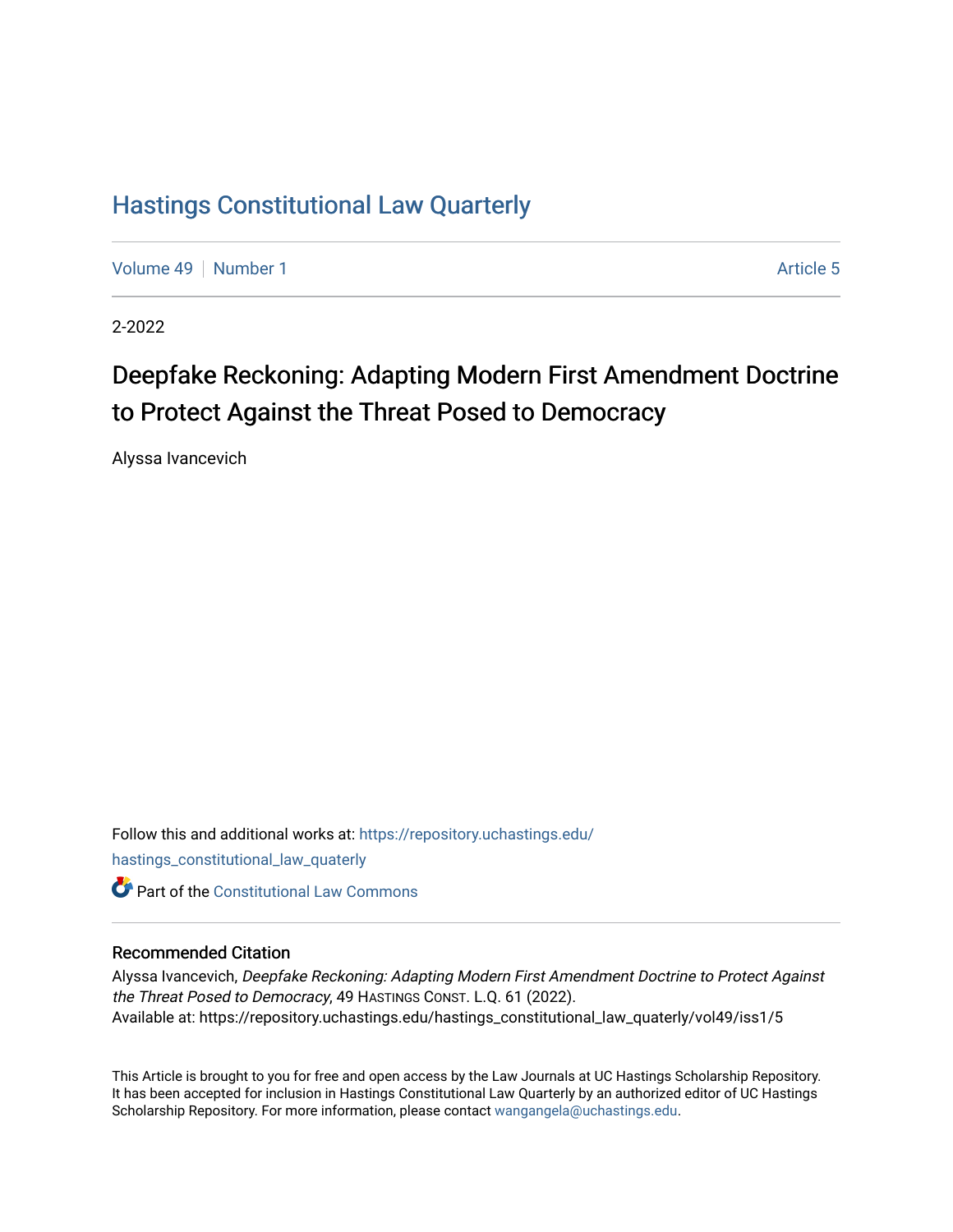# Deepfake Reckoning: Adapting Modern First Amendment Doctrine to Protect Against the Threat Posed to Democracy

BY ALYSSA IVANCEVICH\*

## **TABLE OF CONTENTS**

| I.   |                                                               |  |
|------|---------------------------------------------------------------|--|
|      |                                                               |  |
|      |                                                               |  |
|      |                                                               |  |
| II.  | Modern First Amendment Doctrine Fails to Adequately Protect   |  |
|      |                                                               |  |
|      |                                                               |  |
|      |                                                               |  |
| III. | Recommendations for Adapting First Amendment Doctrine72       |  |
|      | A. The Supreme Court Should Adopt a New Categorical Exception |  |
|      |                                                               |  |
|      | C. Adopting a Proportionality Approach as an Alternative75    |  |
|      |                                                               |  |

## **Introduction**

Fake news is just the beginning. Misinformation has graduated to "deepfake media": advanced and realistic audiovisual communications specifically designed to deceive and inflict harm. Deepfake media created and distributed in the leadup to an election or those that attempt to influence the American electorate present an especially concerning threat to the integrity of our democratic election system. The issue of political deepfakes that attempt to influence voters is particularly salient now in the wake of the 2020 election as political polarization accelerates.<sup>1</sup>

 <sup>\*</sup> University of California, Hastings College of the Law J.D. Candidate 2022. I offer my sincerest thanks to Professor Zachary Price for his invaluable encouragement and overall guidance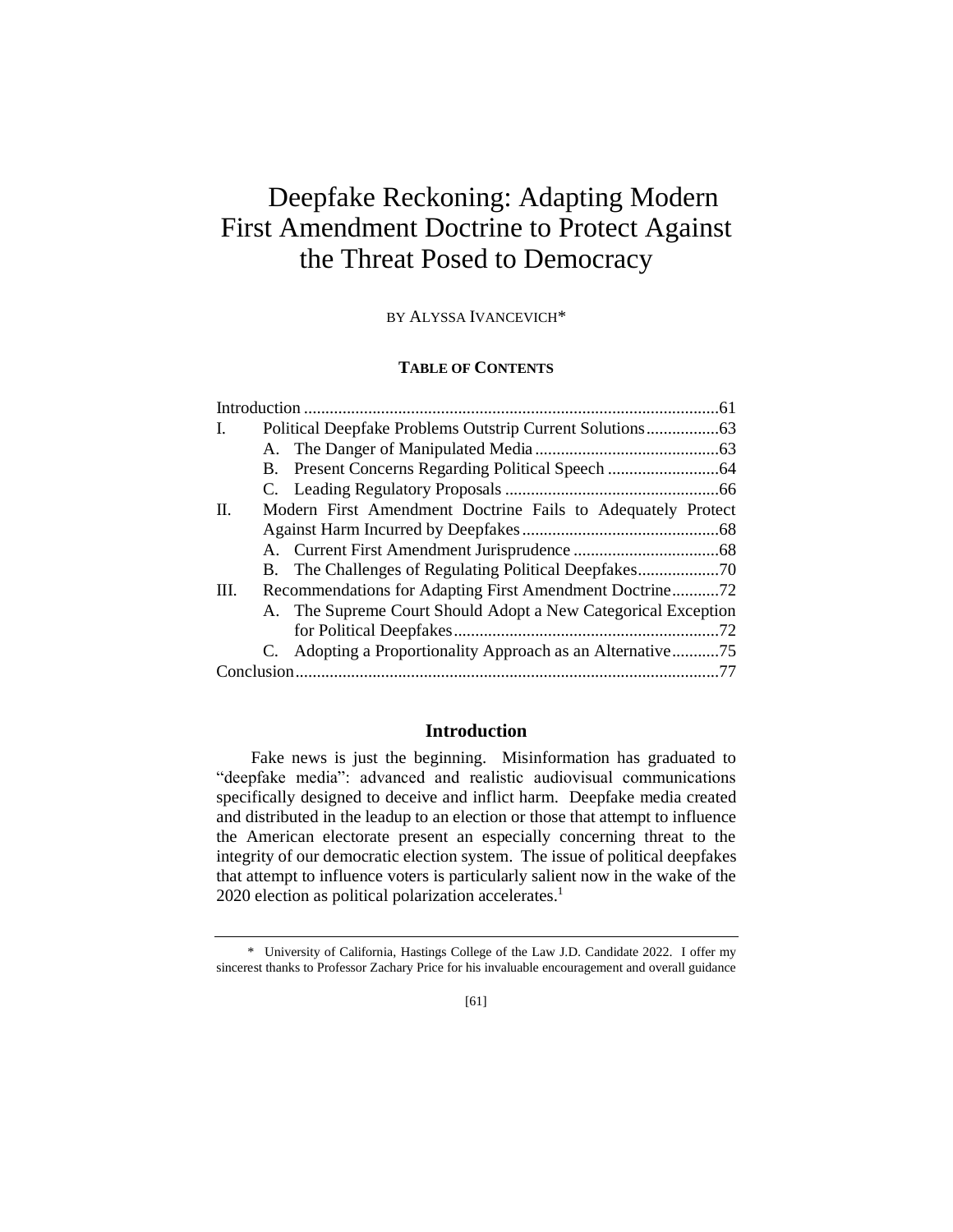A deepfake video has the potential to confuse voters, incite violent action, influence confidence in a candidate, and manipulate voters' decisions. As artificial intelligence technology advances, manipulated media will become more difficult to detect and distinguish from unaltered media.<sup>2</sup> Additionally, manipulated media has the potential to create lasting, visceral impressions in voters' minds. However, any regulation of deepfake media must be reconciled with one of America's most cherished rights: the First Amendment freedom of expression. Although Congress has previously attempted to pass legislation that imposes penalties, categorical bans, or require disclosure of manipulated media, these efforts have largely been unsuccessful.<sup>3</sup> Moreover, copyright law, privacy torts, and defamation actions have been largely ineffectual.<sup>4</sup>

Political deepfakes are an example of why First Amendment doctrine should adapt to protect against new threats. The harm to society inflicted by political deepfakes are a symptom of a larger problem: the U.S. Supreme Court has so far taken a rigid, hardline approach that will result in harm to our cherished democratic society. This Note argues that the time has finally come for the Supreme Court to evolve from their stubborn First Amendment doctrine in order to adequately protect the integrity of the electoral process that is essential for democracy.

This Note will propose that the Court should expand First Amendment doctrine to include a new, unprotected category specifically for political deepfakes and resultant harm. Part I will introduce the problem that political deepfakes pose for the stability of America's democracy and discuss current and proposed legislation. Part II will evaluate the recent trends in the Supreme Court's First Amendment jurisprudence and outline the challenges of regulation under the First Amendment. Part III will analyze scholarly proposals and recommend the establishment of a new unprotected category or at least a more reasonable judicial approach to evolving technologies. Political deepfakes present a greater threat to democracy than fake news because they are technologically superior. As technology advances, First

throughout the preparation of this Note. I am grateful to my family, and especially my parents, for their endless support. Additional thanks are owed to Professor Wendy Hill for her mentorship in legal writing and to the entire editorial staff at *Hastings Constitutional Law Quarterly*.

<sup>1.</sup> John Koetsier, *Fake Video Election? Deepfake Videos 'Grew 20X' Since 2019*, FORBES (Sept. 9, 2020), https://www.forbes.com/sites/johnkoetsier/2020/09/09/fake-videoelection-deepfake-videos-grew-20x-since-2019/?sh=3d88fc47148c (documenting the recent increase in political deepfake media).

<sup>2.</sup> Drew Harwell, *Top AI Researchers Race to Detect 'Deepfake' Videos: 'We Are Outgunned'*, WASH. POST (June 12, 2019), https://www.washingtonpost.com/technology/2019/ 06/12/top-ai-researchers-race-detect-deepfake-videos-we-are-outgunned/ (recognizing the negative effect online information can have on consumer confidence).

<sup>3.</sup> H.R. 3230, 116th Cong. (2020), https://www.congress.gov/bill/116th-congress/housebill/3230.

<sup>4.</sup> Shannon Reid, Comment, *The Deepfake Dilemma: Reconciling Privacy And First Amendment Protections*, 23 U. PA. J. CONST. L. 209, 220 (2021).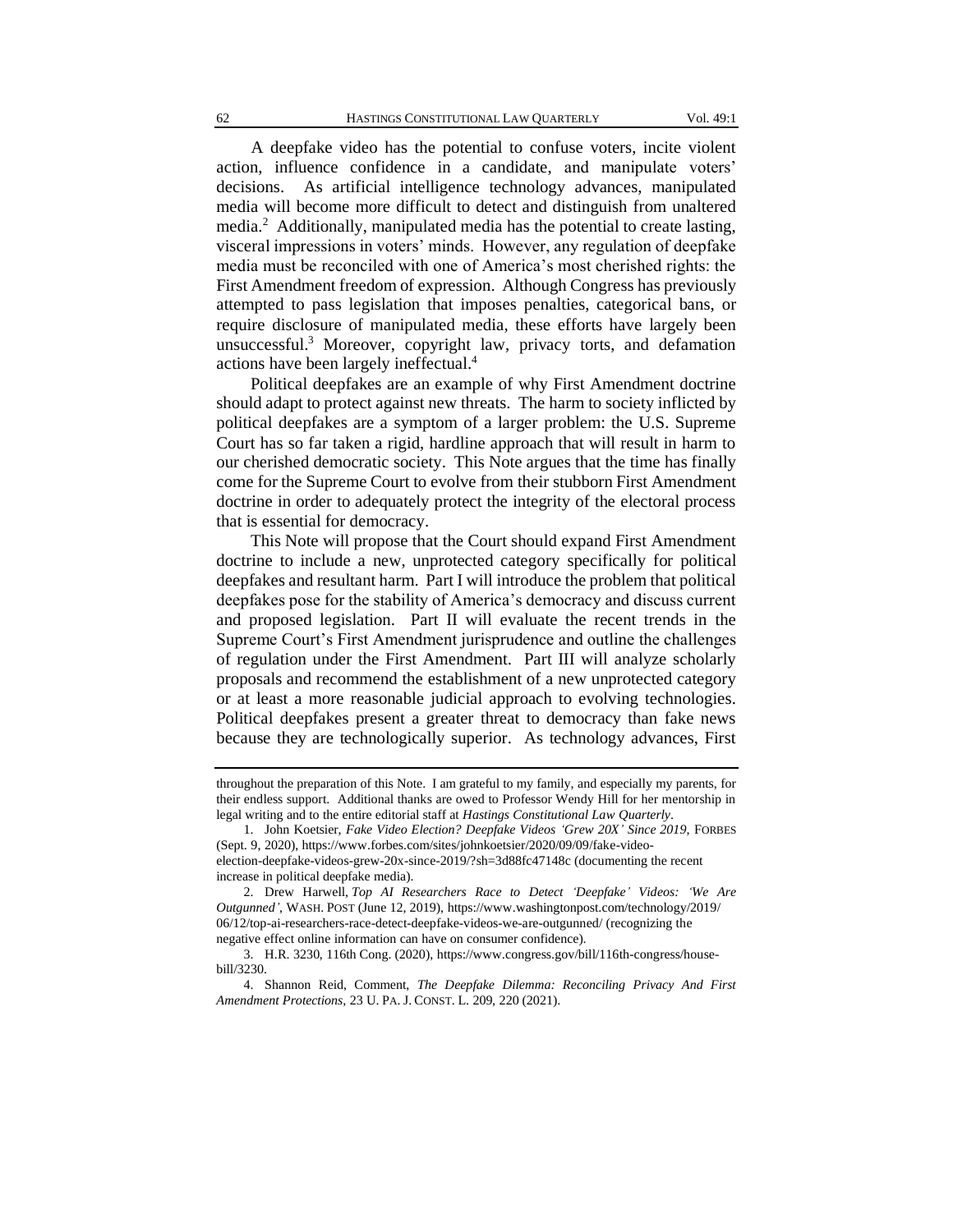| February 2022 |  |
|---------------|--|
|---------------|--|

Amendment doctrine should adapt to protect essential governmental functions that are valued even more than the freedom of expression.

## **I. Political Deepfake Problems Outstrip Current Solutions**

A. The Danger of Manipulated Media

Since the proliferation of "fake news" in the 2016 election, academics and scholars have grown increasingly concerned with the rise in political polarization.<sup>5</sup> While polarization can be beneficial to a democracy, this extreme acceleration can be harmful if animosity scales too quickly. Political deepfakes are the latest, most extreme kind of fake news media that attempt to directly affect the political electorate.

Deepfakes are manipulated media that have been edited with deep learning artificial intelligence to replace a person's likeness without their permission.<sup>6</sup> The vast majority of deepfake media that has been detected online is pornographic in nature, but deepfake video or audio files have the potential to cause defamatory, economic, and political harm as well.<sup>7</sup> The technology used to create a deepfake is readily available to anyone with a computer, specialized software system, or specialized application.<sup>8</sup> As a result, deepfakes are becoming more pervasive in American society as everyone from computer engineers to cheerleader moms realize they are capable of manipulating media to their advantage.<sup>9</sup>

Some of the most problematic types of deepfakes are political in nature. Just in the past few years, manipulated videos of "Nancy Pelosi," "Barack Obama," "Donald Trump," and Mark Zuckerberg have gone viral.<sup>10</sup> For example, one video of "Nancy Pelosi" was altered in order to make it appear that she was slurring her words to suggest a state of intoxication.<sup>11</sup> Additionally, a public service announcement by "President Barack Obama"

<sup>5.</sup> Mike Wendling, *The (Almost) Complete History of 'Fake News'*, BBC TRENDING (Jan. 22, 2018), https://www.bbc.com/news/blogs-trending-42724320.

<sup>6.</sup> Ian Sample, *What Are Deepfakes - and How Can You Spot Them?*, THE GUARDIAN (Jan. 13, 2020), https://www.theguardian.com/technology/2020/jan/13/what-are-deepfakes-and-howcan-you-spot-them (outlining common characteristics of deepfake media content).

<sup>7.</sup> Dave Johnson, *What is a Deepfake? Everything You Need to Know About the AI-powered Fake Media*, BUS. INSIDER (Jan. 22, 2021), https://www.businessinsider.com/what-is-deepfake (explaining the basic components of deepfake media).

<sup>8</sup>*. Id.*

<sup>9.</sup> Andrew Court, *Cheerleader Mom is Arrested for Creating 'Deepfake' Images and Videos Showing Her Daughter's Rivals 'Naked, Drinking and Smoking' in a Bid to Have Them Kicked Off the Team*, DAILYMAIL.COM (Mar. 13, 2021), https://www.dailymail.co.uk/news/article9359823/ Cheerleader-mom-created-deepfake-images-daughters-rivals-naked-drinking-smoking.html (reporting damage caused by a pornographic deepfake video).

<sup>10.</sup> Joseph Foley, *14 Deepfake Examples That Terrified and Amused the Internet*, CREATIVEBLOQ.COM (Feb. 10, 2021), https://www.creativebloq.com/features/deepfake-examples (listing examples of damaging deepfake videos).

<sup>11</sup>*. Id.*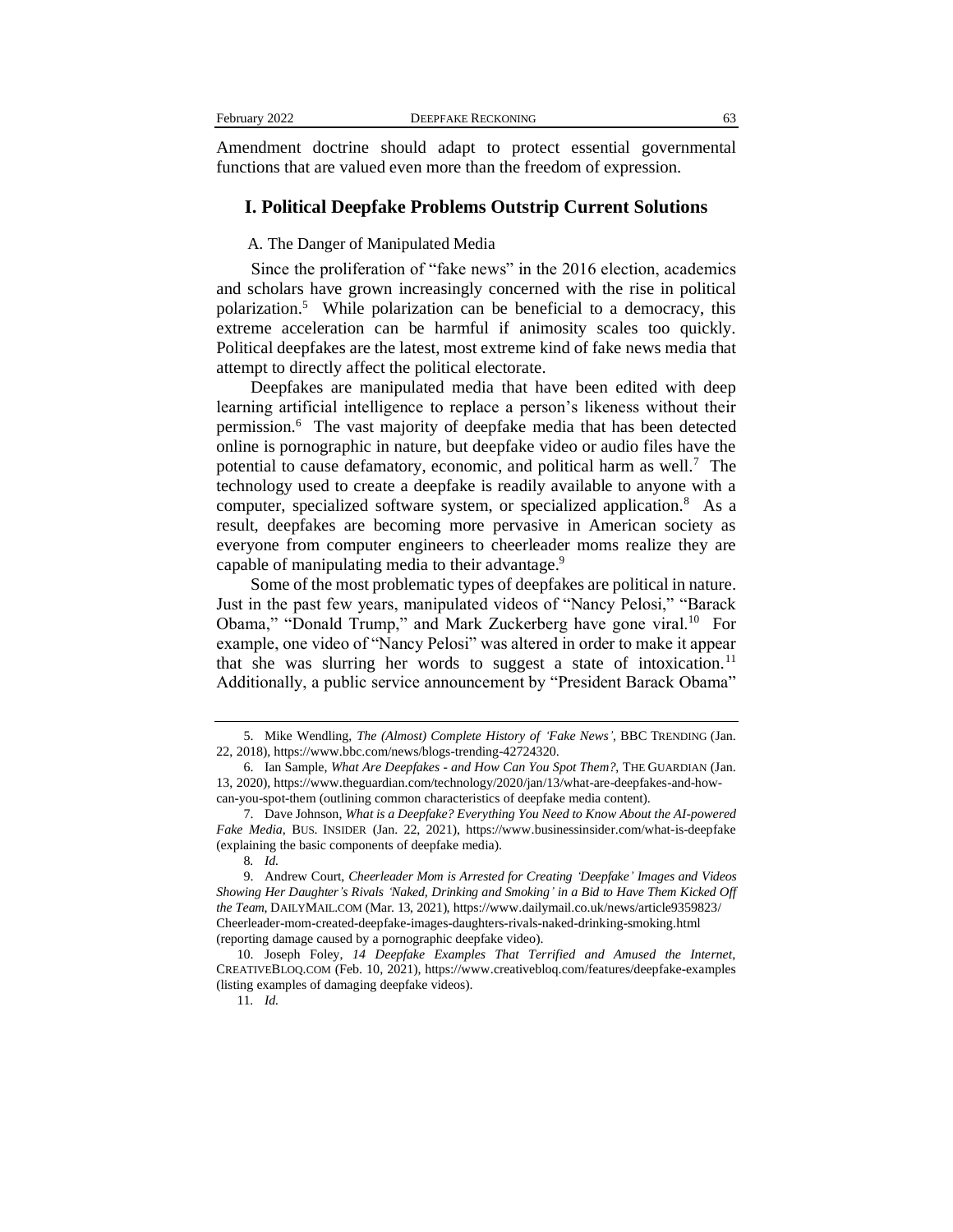shows his likeness edited to include gestures and audio that never existed.<sup>12</sup> Some of the most harmful or destabilizing media sources are political deepfakes that target politicians or those that are deployed during an election campaign. Although lawmakers at the federal and state levels have attempted to enact legislation to regulate the creation and distribution of deepfake media, these attempts have been largely unsuccessful.

The potential consequences of deepfake technology interfering with the political process are alarming. For instance, a deepfake video could falsely depict a candidate committing a criminal or morally reprehensible act in the lead up to an election. A deepfake audio file could be manipulated to mislead the electorate into believing that the candidate used a racial slur. Further, deepfake technology that facilitates manipulation of elections provides an attractive opportunity to international regimes that have an interest in American politics.

Notably, not all applications of deepfake technology are nefarious. The film industry uses deepfake technology for various artistic projects. Further, the Supreme Court has consistently held that parodies and political satire are forms of protected speech.<sup>13</sup> In reality, deepfakes are most commonly used to inflict harm on individuals and spread suspicion and distrust in the society at large. Deepfakes present a particular challenge to traditional avenues of relief because it is not always possible to identify the person responsible for the creation of the manipulated media.

According to a 2019 study conducted by Pew Research Center, 68% of Americans acknowledge fake news or misinformation as "greatly impact[ing] Americans' confidence in government institutions."<sup>14</sup> Furthermore, at least half of Americans believe that false information negatively affects how people feel towards each other, and 80% believe that action should be taken to regulate false information.<sup>15</sup> At a time when political polarization is at its zenith, false information is particularly concerning because of how it can be weaponized. Recent cases predictably reflect traditional First Amendment jurisprudence: a stubborn refusal to recognize new categories of protected speech. As technology advances and poses a greater threat to our society, this hard-line approach will be hard to justify as polarization increases.

B. Present Concerns Regarding Political Speech

Addressing the problem of political deepfakes reveals the larger, consistent problems lurking in modern First Amendment jurisprudence.

<sup>12</sup>*. Id.*

<sup>13</sup>*. Hustler Magazine Inc. v. Falwell*, 485 U.S. 46, 53–54 (1988).

<sup>14.</sup> Amy Mitchell, et al., *Many Americans Say Made-Up News is a Critical Problem That Needs To Be Fixed*, PEW RSCH. CTR. (June 5, 2019), https://www.journalism.org/2019/06/05/ many-americans-say-made-up-news-is-a-critical-problem-that-needs-to-be-fixed/.

<sup>15</sup>*. Id.*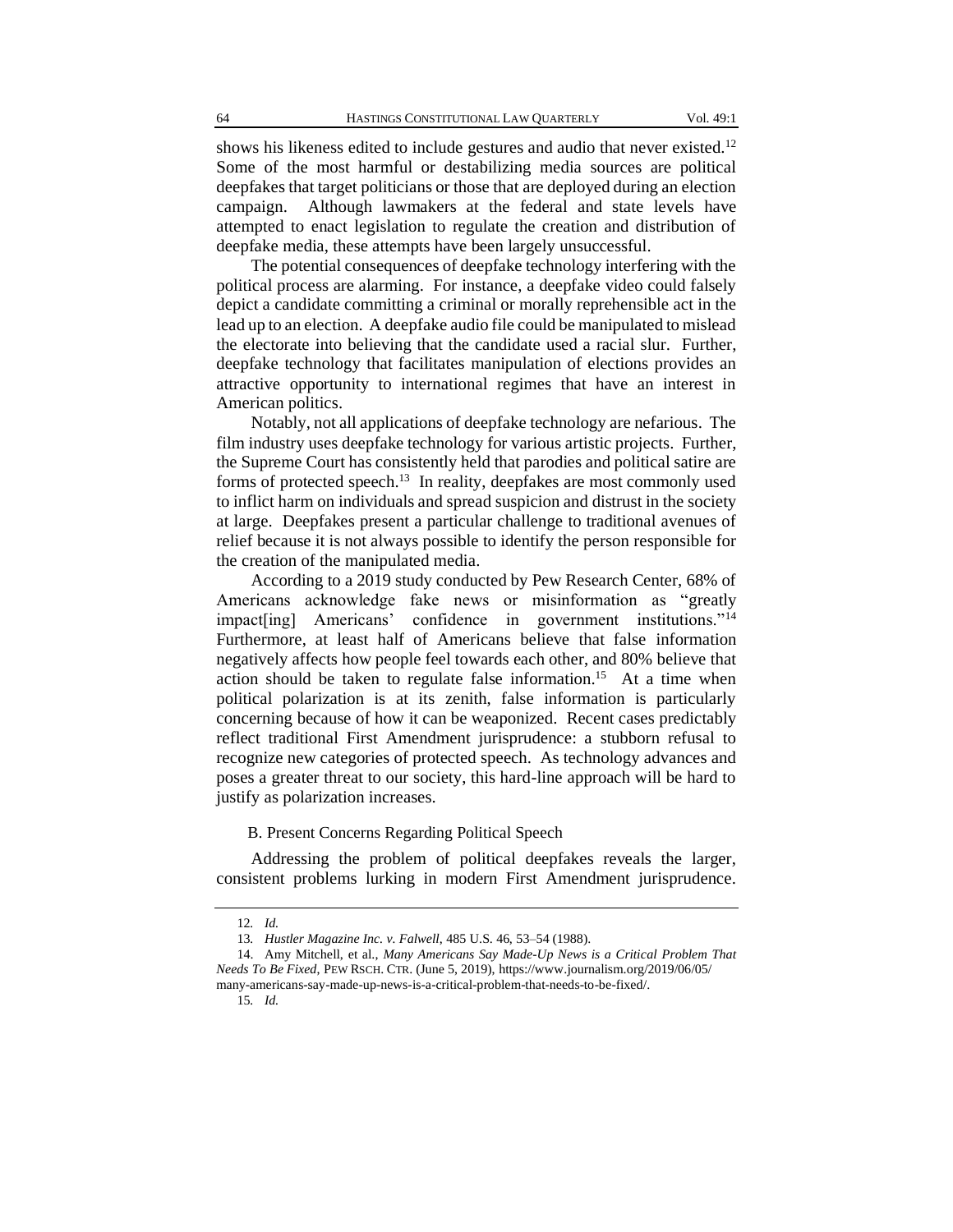Technology is accelerating so quickly that legislation is unable to adequately protect against the threats manipulated media poses to the public and the electoral process. At a time when the country is more polarized and politically involved than ever, media manipulation poses a unique threat to the integrity of the electoral process and democracy itself. Political deepfakes are one of the most visceral and potentially harmful sources of false and inflammatory media that is affecting the political electorate and democracy.<sup>16</sup> Deepfake media is just one example of an extreme, unregulated fake news source that has the potential to damage public confidence. As false media continues to evolve, it will become harder for the Court to justify excluding extremely harmful media from regulation.

Under American constitutional law, speech regulations are subject to a First Amendment analysis.<sup>17</sup> Courts first determine the category in which the regulation falls: viewpoint, content, speaker's identity, time, place, and manner.<sup>18</sup> The standard of review is ultimately determined by the category in which the regulation falls. Public officials such as political candidates do not have a private tort remedy for false statements without actual malice due to the Court's ruling in *New York Times Co. v. Sullivan*. 19 However, scholars recognize and criticize the Court's reluctance to expand the scope of unprotected categories under the First Amendment.<sup>20</sup>

In *Citizens United v. Federal Election Commission*, the Court found that the political corporate independent expenditures should not be restricted partially because they "would not interfere with governmental functions."<sup>21</sup> This holding contradicted Court precedent that allowed such restrictions when speech interfered with governmental functions.<sup>22</sup> Notably, the Court recognized that "it is inherent in the nature of the political process that voters must be free to obtain information from diverse sources in order to determine how to cast their votes."<sup>23</sup> The *Citizens United* Court held that "political speech does not lose First Amendment protection 'simply because its source is a corporation."<sup>24</sup> Further, the *Citizens United* Court recognized that "[c]orporations and other associations, like individuals, contribute to the

<sup>16</sup>*.* Mitchell, *supra* note 14.

<sup>17.</sup> Jamal Greene, *Foreword: Rights As Trump*s?, 132 HARV. L. REV. 28, 40 (2018).

<sup>18</sup>*. See Perry Educ. Ass'n v. Perry Local Educators' Ass'n*, 460 U.S. 37, 55 (1983); *see also Police Dep't v. Mosley*, 408 U.S. 92, 95–96 (1972); *Sorrell v. IMS Health Inc.*, 564 U.S. 552, 580 (2011); *Ward v. Rock Against Racism*, 491 U.S. 781, 802–03 (1989).

<sup>19</sup>*. New York Times Co. v. Sullivan*, 376 U.S. 254, 279–80 (1964).

<sup>20.</sup> Symposium: Hate Crime V. Hate Speech: Exploring The First Amendment, *Our Imperiled Absolutist First Amendment*, 20 U. PA. J. CONST. L. 818 (2018).

<sup>21</sup>*. Citizens United v. FEC*, 558 U.S. 310, 341 (2010).

<sup>22</sup>*. Id*. at 342.

<sup>23</sup>*. Id*. at 341.

<sup>24</sup>*. Id*. at 341 (quoting *First Nat. Bank of Boston. v. Bellotti*, 435 U.S. 765, 784 (1978)).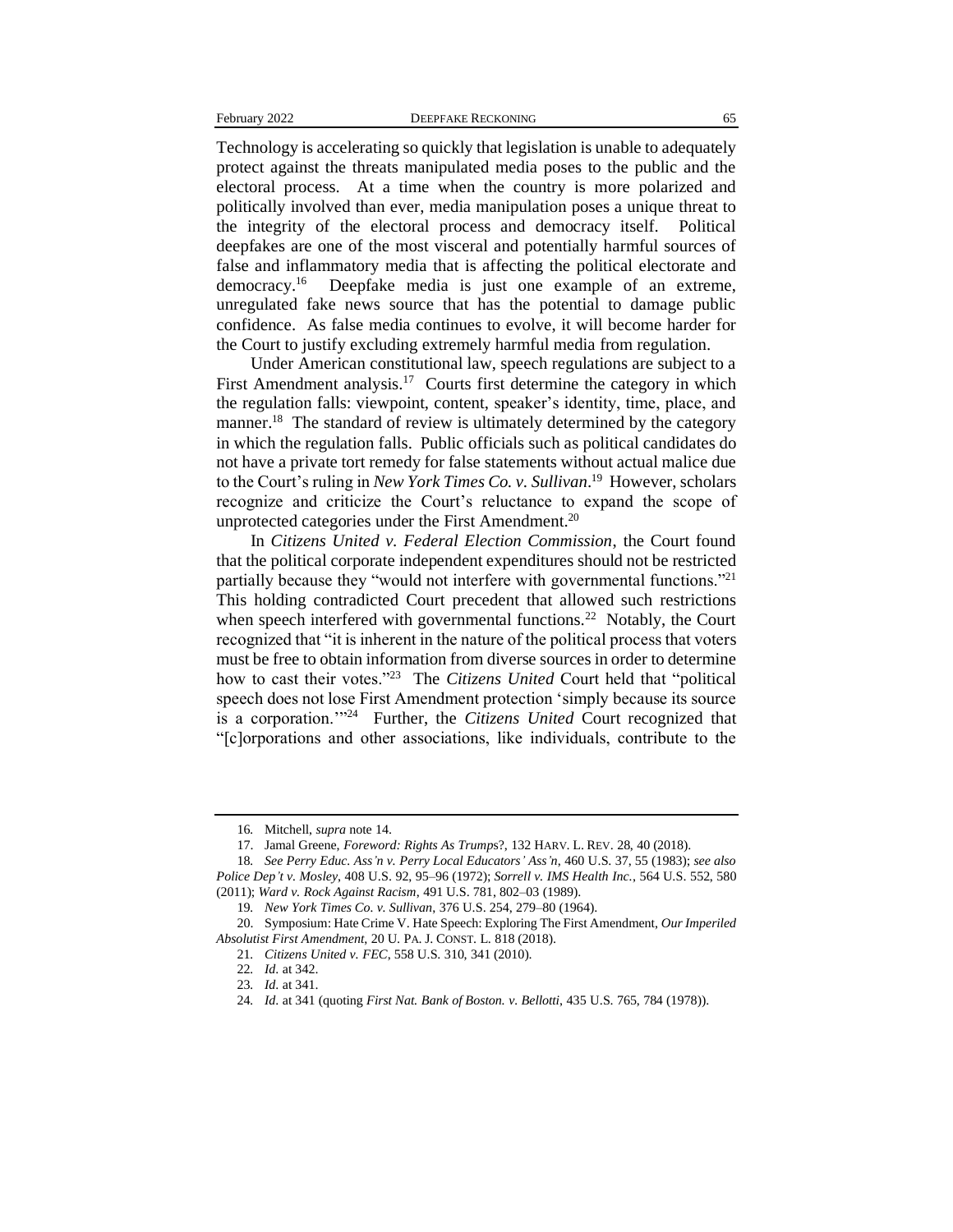'discussion, debate, and the dissemination of information and ideas' that the First Amendment seeks to foster."<sup>25</sup>

Political expression in the context of deepfake media would likely not lose First Amendment freedom of expression under the Court's current First Amendment jurisprudence. Political speech is respected and guarded as critical to a democratic society. Although political speech itself should not lose protection, the First Amendment should adapt to protecting society against *false* and manipulated political speech that has a destabilizing and harmful impact on society. The American electorate deserves protection against false visceral media to be adequately informed and to maintain the integrity of the electoral system.

C. Leading Regulatory Proposals

At the federal level, the 2021 U.S. National Defense Authorization Act ("NDAA") instructs the Department of Homeland Security (DHS) to compile and publish an annual report on the harms caused by deepfakes for the next five years.<sup>26</sup> The report is expected to include an analysis of the potential harm from both foreign and domestic campaign interference.<sup>27</sup> Congress amended the NDAA to specifically include reported harm caused by foreign and domestic campaign interference and abusive military deepfake videos.<sup>28</sup> Additionally, as of December 2020, the Identifying Outputs of Generative Adversarial Networks Act requires the National Science Foundation to research and track evolving deepfake technology.<sup>29</sup> This Act also requires the National Institute of Standards and Technology to establish standards related to deepfakes in the public and private sectors.<sup>30</sup>

On March 11, 2021, the Senate received H.R. 1 after it was passed by the House of Representatives.<sup>31</sup> Section 4421 of H.R. 1, or the For the People Act, amends Title III of the Federal Campaign Act of 1971 to include section 325 which prohibits distribution of "materially deceptive media prior to election."<sup>32</sup> Section 325 specifically provides that,

a person, political committee, or other entity shall not, within 60 days of an election for Federal office at which a candidate for elective office will appear on the ballot, distribute, with actual malice, materially deceptive audio or visual media of the candidate with the intent to

32*. Id.*

<sup>25</sup>*. Citizens United*, 558 U.S. at 342–43 (quoting *Bellotti,* 435 U.S. at 783).

<sup>26.</sup> Scott Briscoe, *U.S. Laws Address Deepfakes*, ASIS INT'L (Jan. 12, 2021), https://www. asisonline.org/security-management-magazine/latest-news/today-in-security/2021/january/U-S-Laws-Address-Deepfakes/.

<sup>27</sup>*. Id.*

<sup>28</sup>*. Id.*

<sup>29</sup>*. Id.*

<sup>30</sup>*. Id.*

<sup>31.</sup> For the People Act of 2021, H.R.1, 117th Cong. (2021).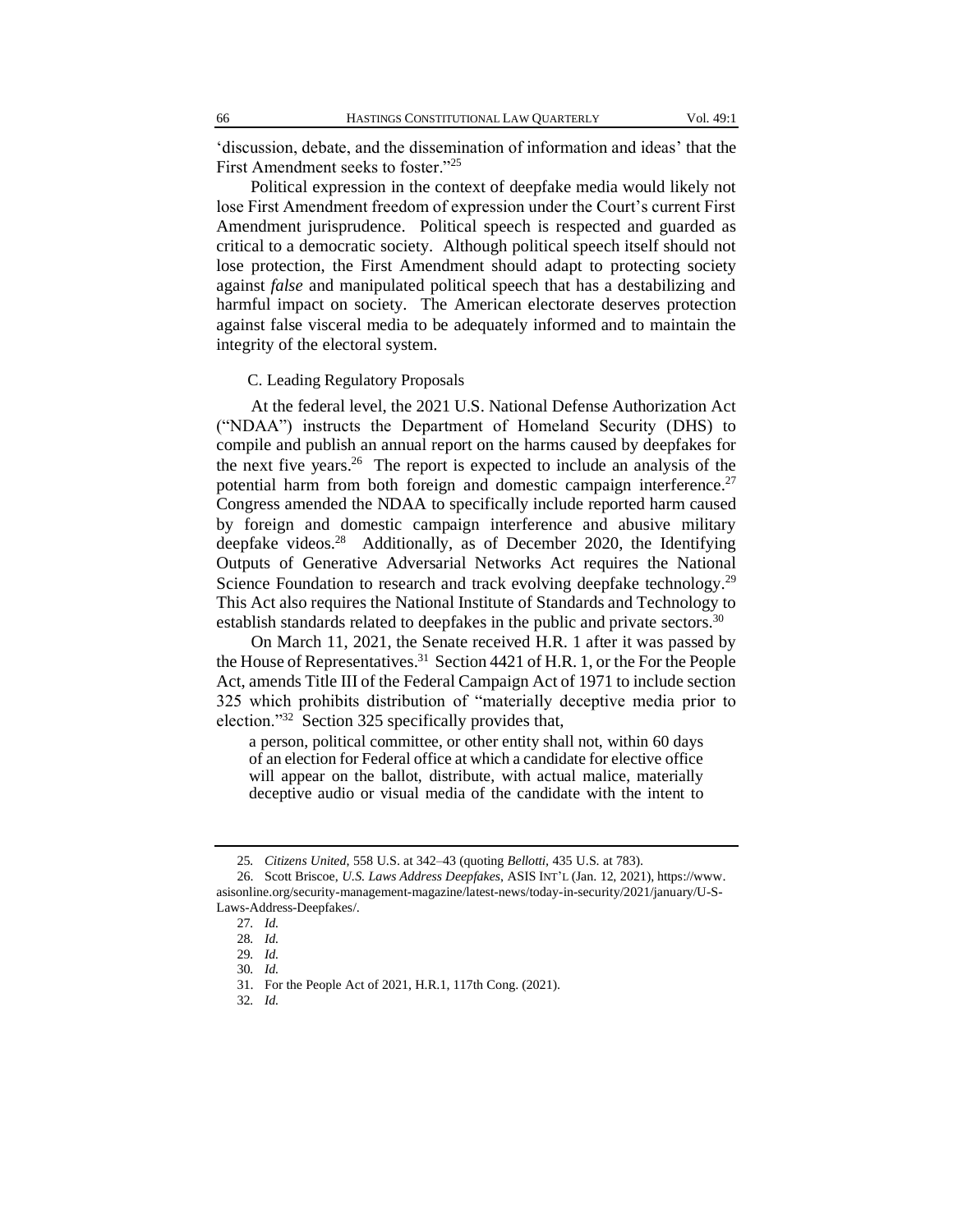injure the candidate's reputation or to deceive a voter into voting for or against the candidate.33

If passed by the Senate, the For the People Act will be the first federal law to regulate the contents of deceptive video and audio media in the leadup to an election.<sup>34</sup> Because the law effectively targets media focused on candidate portrayal or political speech, it will likely trigger a First Amendment challenge. The language of H.R. 1 reflects the Court's holding in *New York Times v. Sullivan*, where the Court held that actual malice was required for a finding of defamation against public officials.<sup>35</sup> Although the statute may technically pass the standard set by this case, the realistic application of H.R. 1 would likely be ineffective in practice as discussed in Part II.

At the state level, California and Texas are recognized as leaders in deepfake regulation because of their specific laws targeting political and pornographic deepfake media.<sup>36</sup> In 2019, Texas prohibited deepfake media targeted at elections.<sup>37</sup> Additionally in 2019, Virginia enacted a law banning deepfake pornography.<sup>38</sup> Soon after, California banned the "videos, images, or audio of politicians doctored to resemble real footage within sixty days of an election."<sup>39</sup> States such as Washington, Maine, and Maryland have also proposed deepfake election legislation as well.<sup>40</sup> However, scholars have grown increasingly concerned that state laws that restrict political speech overstep First Amendment boundaries.<sup>41</sup>

One of the motivations behind California's deepfake legislation was the 2019 viral video of House Speaker Nancy Pelosi.<sup>42</sup> The video was manipulated to make it appear as though "Speaker Pelosi" was drunk and slurring her words.<sup>43</sup> Unfortunately, social media sites are unable to

40. H.B. 198, Reg. Sess. (Md. 2020); S.B. 6513, 66th Leg., Reg. Sess. (Wash. 2020), L.D. 1988, 129th Leg., Reg. Sess. (Me. 2020).

43*. Id.*

<sup>33</sup>*.* For the People Act of 2021, *supra* note 31.

<sup>34</sup>*. Id.*

<sup>35</sup>*. Sullivan*, 376 U.S. at 279–80.

<sup>36.</sup> Kathleen Ronayne, *California Bans 'Deepfakes' Video, Audio Close to Elections*, ASSOCIATED PRESS (Oct. 4, 2019), https://apnews.com/article/4db02da9c1594fd1a199ee0242 c39cc2.

<sup>37.</sup> Briscoe, *supra* note 26.

<sup>38</sup>*. Id.*

<sup>39</sup>*. Id.*

<sup>41.</sup> S.B. 751, 86th Leg., Prior Sess. (Tex. 2019–2020); Jared Schroeder, *Texas Deepfake Law Unlikely to Survive Scrutiny of the Courts*, TEXAS TRIB., (Sept. 13, 2019), https://blog.smu.edu/ opinions/2019/09/25/texas-deepfake-law-unlikely-to-survive-scrutiny-of-the-courts/.

<sup>42.</sup> Mahin Sadiq, *Footage of the Democratic House Speaker Was Edited to Make Her Appear Drunk or Unwell, in the Latest Incident Highlighting Social Media's Struggle to Deal with Disinformation*, THE GUARDIAN (May 24, 2019), https://www.theguardian.com/us-news/video/ 2019/may/24/real-v-fake-debunking-the-drunk-nancy-pelosi-footage-video.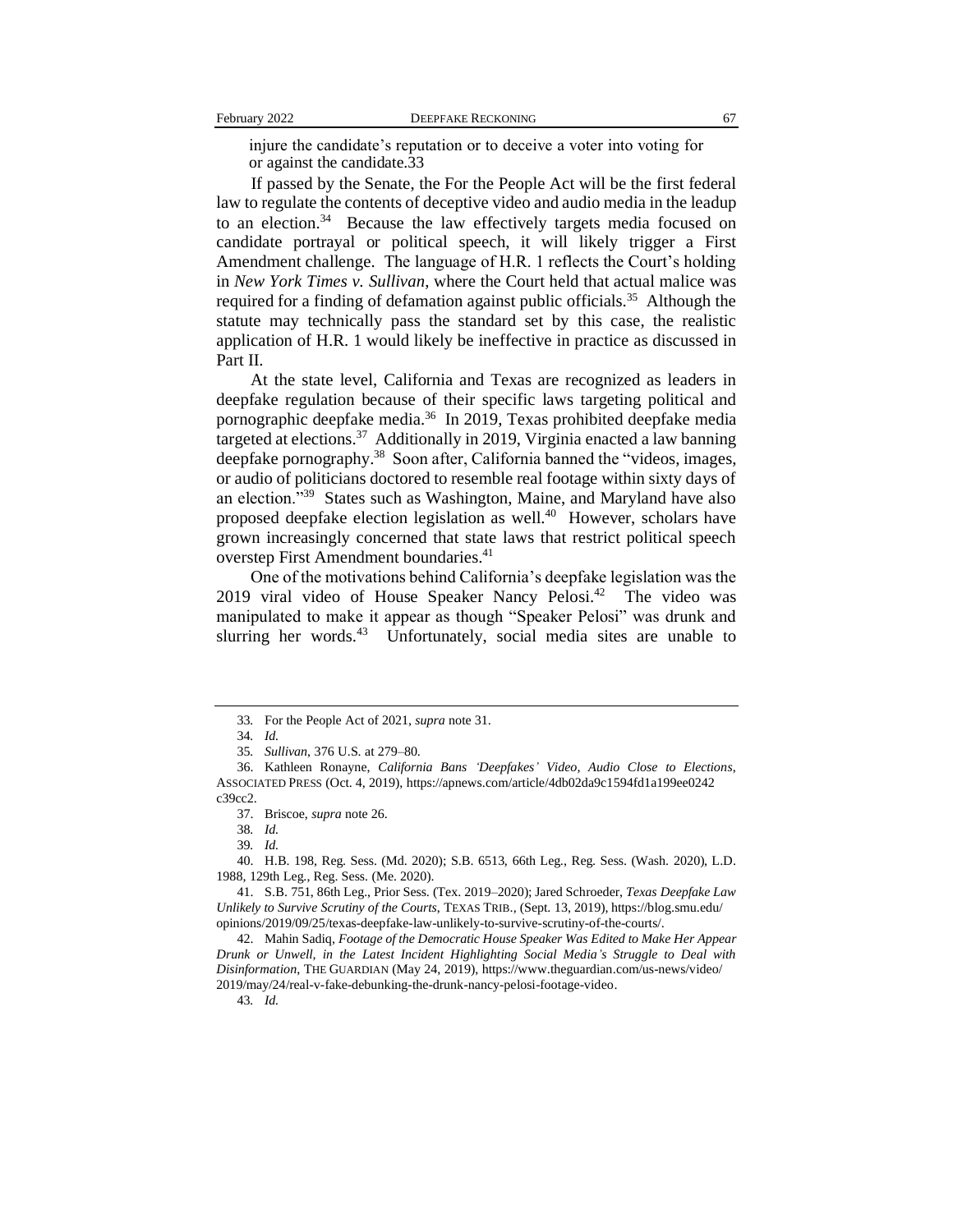effectively regulate deepfake media.<sup>44</sup> Facebook's Mark Zuckerberg conceded that the platform's algorithm did not detect the deepfake video of "Speaker Pelosi" quickly enough.<sup>45</sup> Even if detection technology is able to recognize deepfake media, it is difficult or sometimes impossible to identify the creator of the deepfake media.

The robust concern over manipulated media and false depictions of candidates before the 2020 election resulted in legislative action in California. <sup>46</sup> California State Assemblymember Marc Berman introduced Assembly Bill 730 in 2019 in order to ban the distribution of "deceptive audio or visual media of a candidate with the intent to injure the candidate's reputation or deceive a voter into voting for or against the candidate, unless specified disclosure requirements are met."<sup>47</sup> Berman emphasized that the impetus for AB 730 was the potential harm to the political electorate.<sup>48</sup> In a statement, Berman declared,"[d]eepfakes are a powerful and dangerous new technology that can be weaponized to sow misinformation and discord among an already hyper-partisan electorate."<sup>49</sup>

Berman further emphasized that deepfakes of political candidates are more harmful leading up to an election because "[d]eepfakes distort the truth, making it extremely challenging to distinguish real events and actions from fiction and fantasy. AB 730 seeks to protect voters from being tricked and influenced by manipulated videos, audio recordings, or images before an election."<sup>50</sup> In the absence of effective federal legislation, states recognize the harm political deepfakes pose and are attempting to protect their residents.

## **II. Modern First Amendment Doctrine Fails to Adequately Protect Against Harm Incurred by Deepfakes**

#### A. Current First Amendment Jurisprudence

The First Amendment protection of expression is unique in its scope, integrity, and strength. In the twenty-first century, the Supreme Court has developed a First Amendment doctrine that is highly protective of speech. The Court has recognized that the First Amendment "'has its fullest and most

<sup>44.</sup> Kurt Wagner, *Facebook CEO: Company Was Too Slow to Respond to Pelosi Deepfake*, BLOOMBERG (June 26, 2019), https://www.bloomberg.com/news/articles/2019-06-26/facebookceo-company-was-too-slow-to-respond-to-pelosi-deepfake.

<sup>45</sup>*. Id.*

<sup>46.</sup> Kaitlin Curry, *Berman Introduces Legislation to Combat Nefarious 'Deepfakes,' Protect Election Integrity*, ASMDC (June 24, 2019), https://a24.asmdc.org/press-releases/20190624 berman-introduces-legislation-combat-nefarious-deepfakes-protect-election.

<sup>47</sup>*. Id.*

<sup>48</sup>*. Id.*

<sup>49</sup>*. Id.*

<sup>50</sup>*. Id.*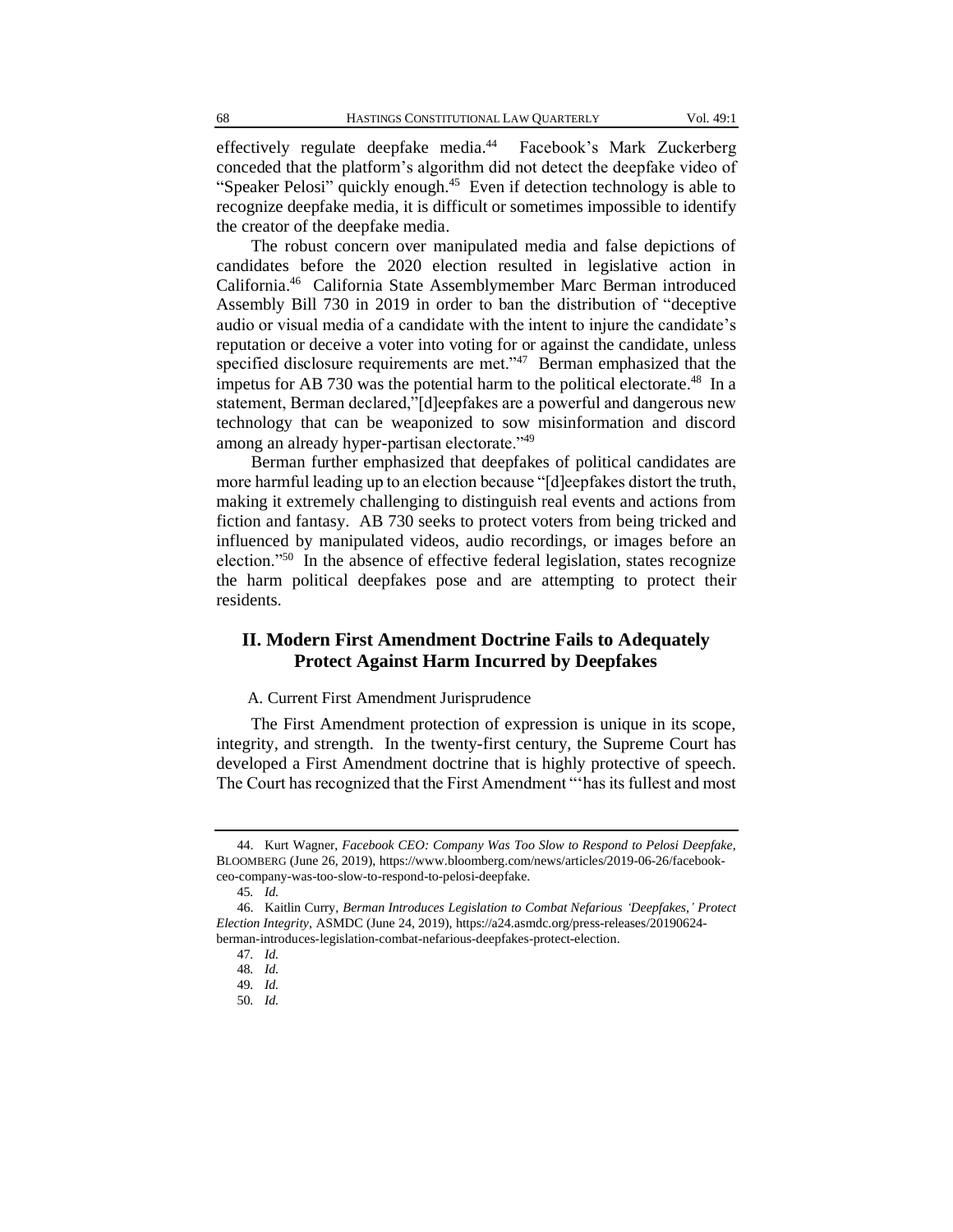urgent application' to speech uttered during a campaign for political office."<sup>51</sup> The right of citizens to inquire, hear, speak about, and use information to reach consensus is a precondition to enlightened selfgovernment.<sup>52</sup>

Traditionally under a First Amendment analysis, courts first consider whether a law is aimed at regulating conduct or speech. Additionally, courts examine whether the law establishes a time, place, or manner restriction or whether the law attempts to control speech based on content or the speaker's viewpoint.<sup>53</sup> If the court determines that the restriction is content-based, the restriction is considered presumptively unconstitutional and subject to strict scrutiny.<sup>54</sup> However, the Supreme Court has allowed regulation of certain categories of content-based restrictions such as obscenity, defamation, fraud, incitement, fighting words, true threats, speech integral to criminal conduct, and child pornography.<sup>55</sup>

Especially in the twenty-first century, the Supreme Court has stubbornly refused to recognize new categories of unprotected speech. In fact, the Court has declined to recognize a complete prohibition on false statements.<sup>56</sup> The Court has acknowledged that "some false statements are inevitable if there is to be an open and vigorous expression of views in public and private conversation."<sup>57</sup> Defamation or fraud are current legal remedies that provide potential avenues of relief to false statements. The government is allowed to regulate false speech in order to protect the public against consumer deception.<sup>58</sup>

In *United States v. Alvarez*, the Court refused to establish a new, unprotected category for false statements.<sup>59</sup> Notably, however, Justice Breyer signaled a willingness to analyze exactly how well the statute's means are tailored towards its ends.<sup>60</sup> Justice Breyer specifically recommended that the Court consider the "seriousness of the speech-related harm the provision will likely cause, [and] the nature and importance of the

<sup>51</sup>*. Citizens United*, 558 U.S. at 339 (quoting *Eu v. San Francisco Cnty. Democratic Cent. Comm.*, 489 U.S. 214, 223 (1989)).

<sup>52</sup>*. Id.*

<sup>53</sup>*. See Hill v. Colorado*, 530 U.S. 703, 722 (2000); *see also Reed v. Town of Gilbert, Ariz.*, 576 U.S. 155, 169 (2015).

<sup>54</sup>*. Reed*, 576 U.S. at 164.

<sup>55</sup>*. See Miller v. California*, 413 U.S. 15, 24 (1973); *see also Gertz v. Robert Welch*, 418 U.S. 323, 344 (1974); *see also generally New York Times Co. v. Sullivan*, 376 U.S. 254 (1964); *Illinois ex rel. Madigan v. Telemarketing Assocs.*, 538 U.S. 600, 612 (2003); *Brandenburg v. Ohio*, 395 U.S. 444, 447–48 (1969); *Chaplinsky v. New Hampshire*, 315 U.S. 568, 574; *Watts v. United States*, 394 U.S. 705, 708 (1969) (per curiam); *Giboney v. Empire Storage & Ice Co.*, 336 U.S. 490, 498 (1949); *New York v. Ferber*, 458 U.S. 747, 764 (1982).

<sup>56</sup>*. United States v. Alvarez*, 567 U.S. 709, 718–19 (2012) (plurality opinion).

<sup>57</sup>*. Id.*

<sup>58</sup>*. See Illinois ex rel. Madigan*, 538 U.S. at 612.

<sup>59</sup>*. Alvarez*, 567 U.S. at 718–19.

<sup>60</sup>*. Id.* at 730 (Breyer, J., concurring).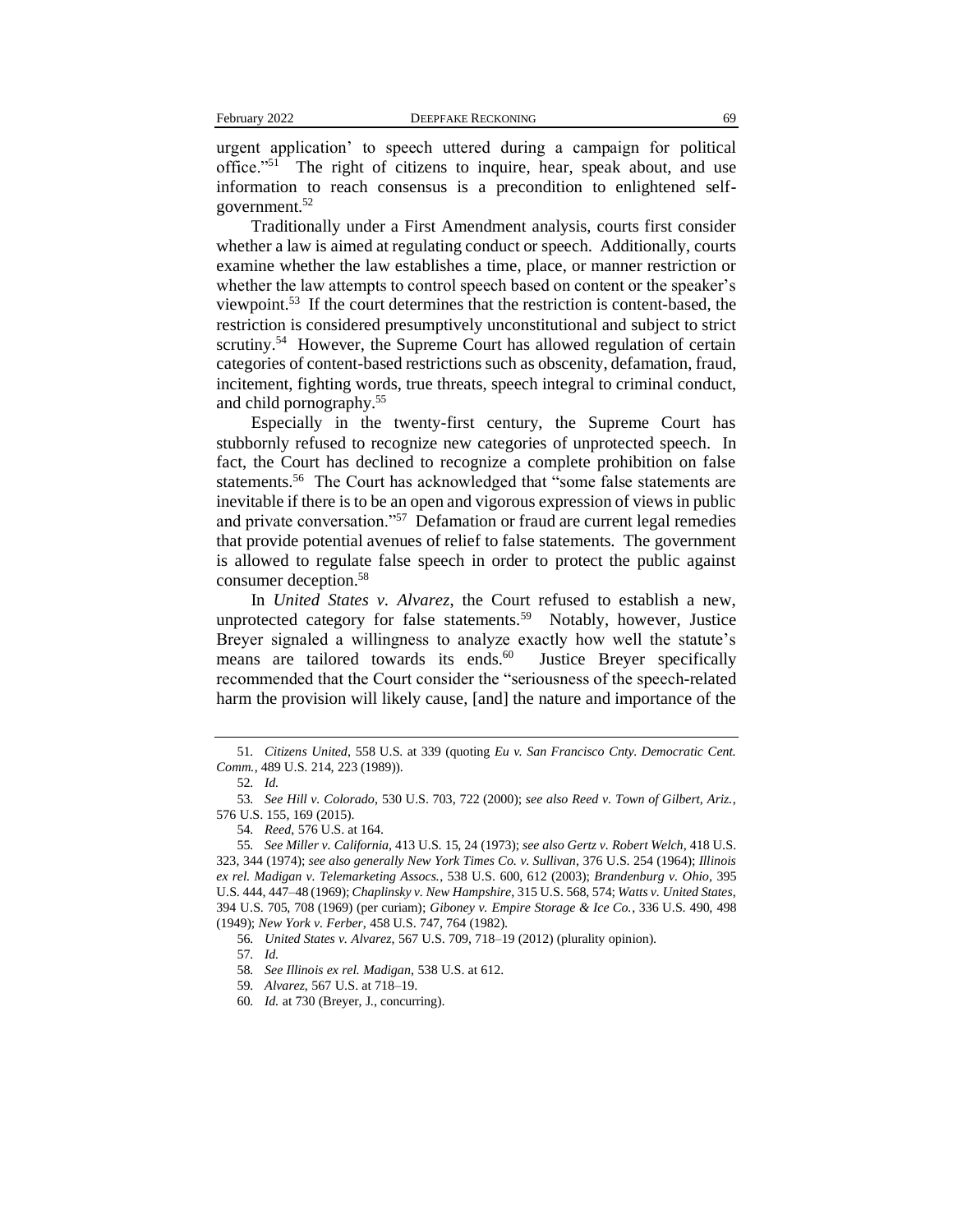provision's countervailing objectives."<sup>61</sup> Furthermore, Justice Breyer suggested that a proportionality approach, discussed in Part III, would allow the Court to balance freedom of expression with important governmental interests.<sup>62</sup>

Of course, it is possible that political deepfakes may not be limited to a speech analysis. The primary danger that political deepfakes pose to society is not the amount of political speech or even the identity of the speaker, but rather the act of creating and sharing deepfake media is a likely cause of increased political polarization and threatens the integrity of our democratic political process. Therefore, using a proportionality analysis, it could be possible to analyze content-neutral legislation that restricts speech or inherently expressive conduct under the four-part test set forth in *United*  States v. O'Brien and intermediate scrutiny.<sup>63</sup> The challenged regulation will be upheld if it falls within "the constitutional power of the Government; if it furthers an important or substantial governmental interest; if the governmental interest is unrelated to the suppression of free expression; and if the incidental restriction on alleged First Amendment freedoms is no greater than is essential to the furtherance of that interest."<sup>64</sup>

## B. The Challenges of Regulating Political Deepfakes

Traditionally, the First Amendment freedom of expression has been fiercely guarded as one of the most important rights conferred by the Bill of Rights. The reasoning behind this hard line approach is to protect the integrity of the First Amendment.<sup>65</sup> As a result, legislators and the judiciary alike have been cautious to create exceptions to the First Amendment.<sup>66</sup> The obvious risk is that a multitude of exceptions will lead to a slippery slope that weakens the First Amendment.<sup>67</sup> Even though some landmark Supreme Court decisions recognize exceptions to the First Amendment freedom of expression, these exceptions are intentionally and strictly limited to specific circumstances.<sup>68</sup> Especially in modern times, the Supreme Court has been

<sup>61</sup>*. Id.*

<sup>62</sup>*. Id.* at 731.

<sup>63</sup>*. O'Brien*, 391 U.S. at 377.

<sup>64</sup>*. Id.*

<sup>65.</sup> John D. Moore, *The Closed and Shrinking Frontier of Unprotected Speech*, 36 WHITTIER L. REV. 1, 5 (2014) (discussing the importance of First Amendment protections).

<sup>66.</sup> Eugene Volokh, *Censorship Envy*, WASH. POST: THE VOLOKH CONSPIRACY (Jan. 16, 2015), https://www.washingtonpost.com/news/volokh-conspiracy/wp/2015/01/16/censorshipenvy/ (criticizing government restriction on freedom of expression).

<sup>67.</sup> Eugene Volokh, *The Mechanisms of the Slippery Slope*, 116 HARV. L. REV. 1026 (2003), https://www2.law.ucla.edu/Volokh/slipperyshorter.pdf (warning of the dangers of excessively regulating freedom of expression).

<sup>68.</sup> Symposium: An Ocean Apart? Freedom of Expression in Europe and the United States, *The Categorical Approach to Protecting Speech in American Constitutional Law*, 84 IND. L.J. 917, 932–33 (2009).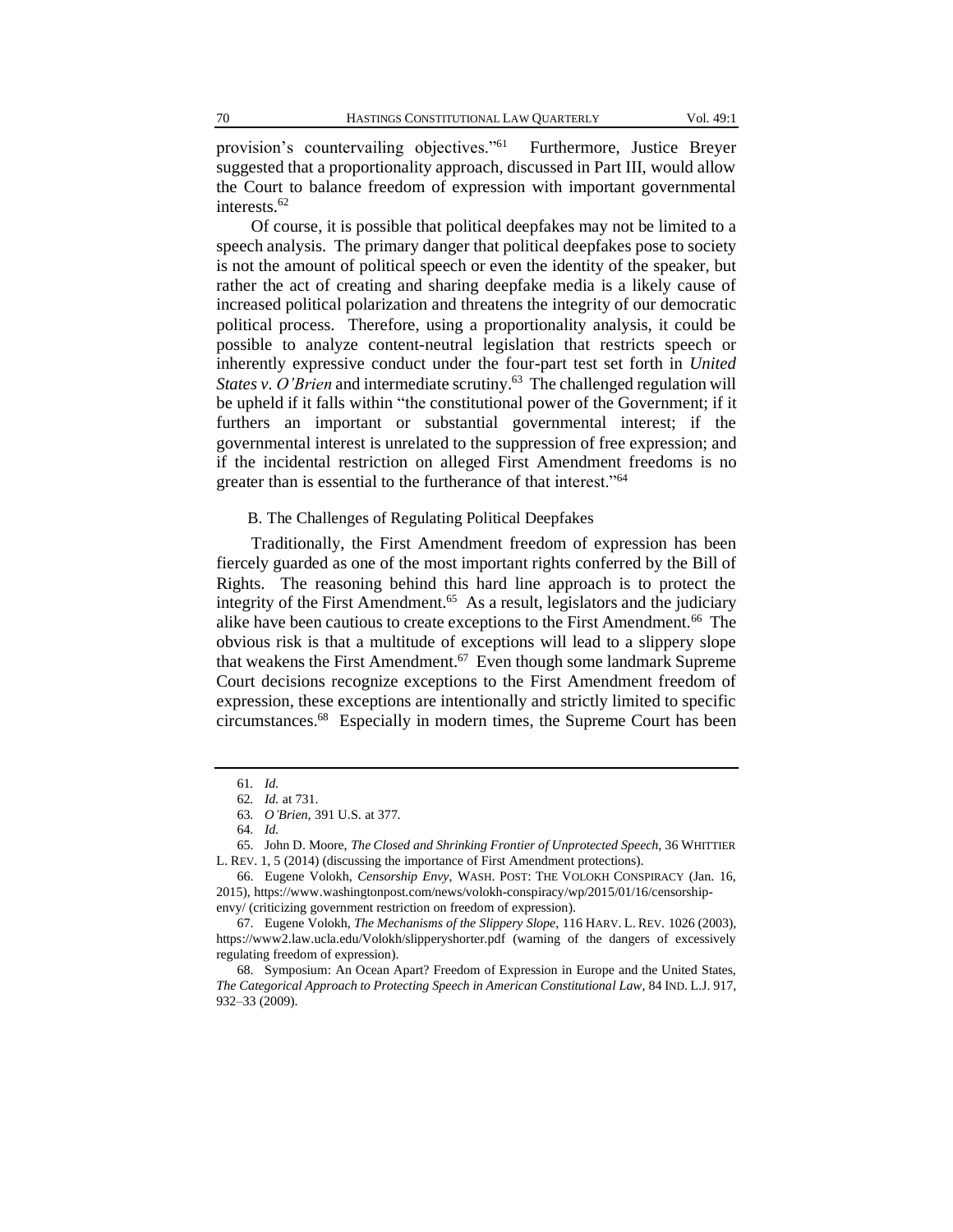overly hostile to new categories and has declined to extend First Amendment protection beyond the limits of those few cases.<sup>69</sup>

Does deepfake technology create new problems that are incapable of being reconciled with the Constitution? The likely answer is no. American constitutional law has adapted to confront new technological issues that the Framers could not have imagined. A robust protection of speech is important in order to protect the fundamental principle behind the First Amendment: to encourage the proliferation of discussion and debate that is fundamental and essential to democracy. Scholars recognize that deepfake videos "could hijack elections, eroding faith in ... democracy."70 In *Holder v. Humanitarian Law Project*, the Court upheld a statute that prohibited knowingly giving material support, such as expert advice, to foreign terrorist organizations.<sup>71</sup> Although the Court recognized that conduct ordinarily calls for a lower standard of scrutiny, the statute regulated on the basis of content and thus triggered a higher standard of scrutiny.<sup>72</sup>

Like the statute in *Holder*, a statute controlling the creation and distribution of a politically-based deepfake video could be analyzed as regulating creators' content rather than pure political speech.<sup>73</sup> This distinction is especially important because First Amendment analyses first inquire as to the type of speech or conduct the government is attempting to regulate.<sup>74</sup> Next, courts must decide what level of scrutiny applies to the regulation at issue. Generally, a content-neutral regulation would receive intermediate scrutiny and would be upheld if it advances important governmental interests not related to the suppression of free speech and it does not burden substantially more speech than necessary to further the government's interests.<sup>75</sup>

One example of an advancement of the Supreme Court's jurisprudence is its ruling in *New York Times v. Sullivan* (*Sullivan*), which extended First Amendment protection to libel upon a showing of actual malice.<sup>76</sup> However, the Court's holding in *Sullivan* does not help solve the deeper harm inflicted by political deepfakes. *Sullivan* is inapplicable to deepfake regulations for two reasons. First, *Sullivan* invalidated an Alabama law intended to protect

<sup>69.</sup> Symposium: What Swings the Vote? The Influence of the U.S. Legal System and the Media on Presidential Elections, *Note: The Cost of Free Speech: Combating Fake News or Upholding the First Amendment?*, 75 U. MIAMI L. REV. 572, 607–09 (2021).

<sup>70.</sup> Robert Chesney & Danielle Keats Citron, *21st Century-Style Truth Decay: Deep Fakes and the Challenge for Privacy, Free Expression, and National Security*, 78 MD. L. REV. 882, 888 (2019).

<sup>71</sup>*. Holder v. Humanitarian Law Project*, 561 U.S. 1, 39 (2010).

<sup>72</sup>*. Id.*

<sup>73</sup>*. Id.* at 28.

<sup>74</sup>*. Holder*, 561 U.S. at 36.

<sup>75</sup>*. O'Brien*, 391 U.S. at 377.

<sup>76</sup>*. Sullivan*, 376 U.S. at 293.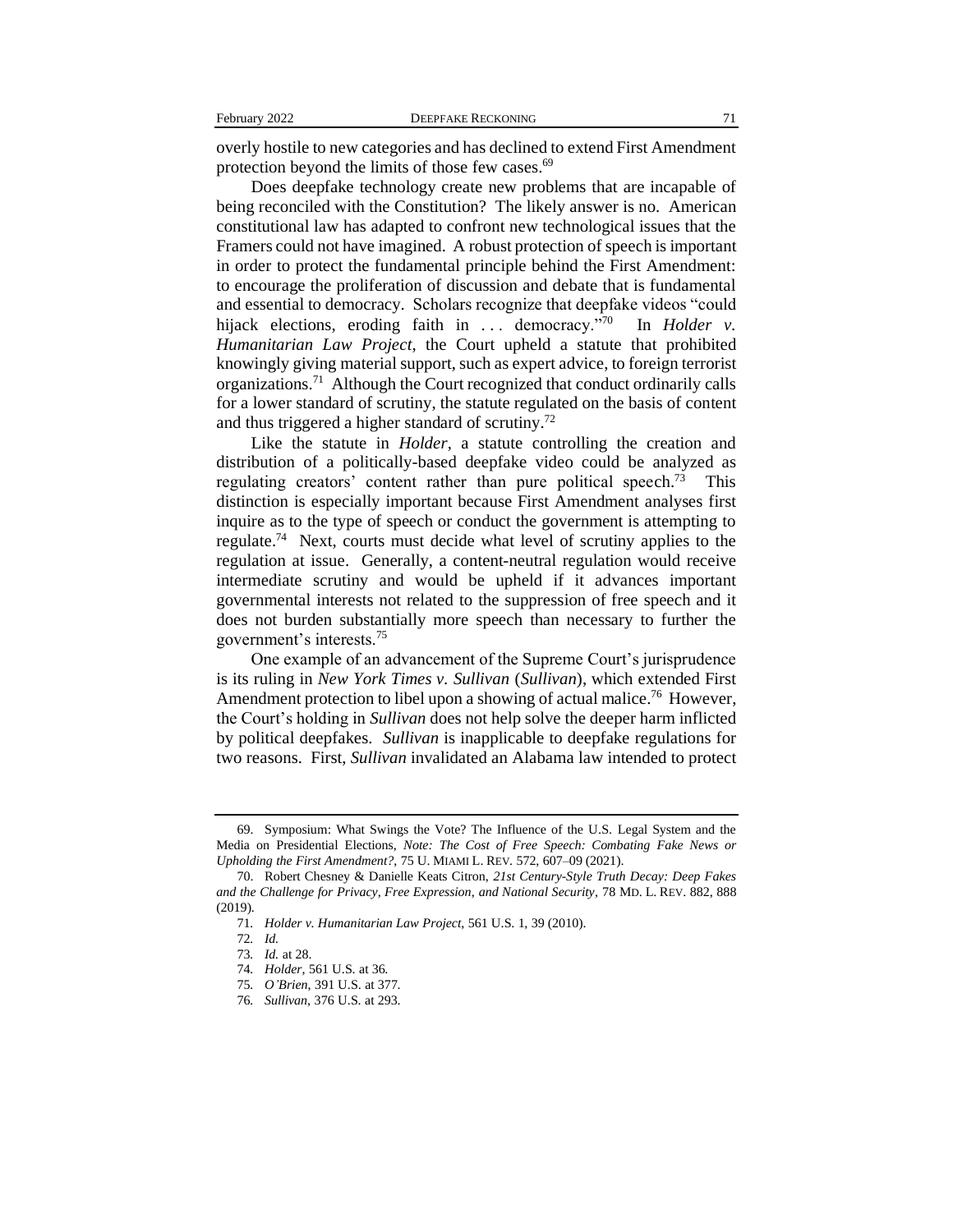public officials from specific sources of libel.<sup>77</sup> Second, the creator of political deepfake content cannot always be identified, which is why state defamation laws are inadequate solutions for deepfake regulation.<sup>78</sup>

To satisfy the standard set by *Sullivan*, a plaintiff must prove that the defendant knew or acted with reckless disregard as to the falsity of the content in order to prevail.<sup>79</sup> However, if the plaintiff cannot identify the creator of the deepfake content, the plaintiff would only be able to pursue an action against a third-party host such as a social media platform, which could be blocked by Section 230 immunity.<sup>80</sup> Additionally, it would be difficult for the plaintiff to prove that the third-party host had actual knowledge of the malicious intent. Further, it is not clear who or what qualifies as a "public figure" or "public official."<sup>81</sup>

Moreover, plaintiffs in a potential defamation deepfake challenge must also grapple with the lasting impact of the video and the possibility of never obtaining relief. It is commonly understood today that once something is posted on the internet it is unlikely to ever be completely deleted or destroyed. Whether it be a screenshot, individual download, or private recording, any media on the internet has the potential to exist forever.

## **III. Recommendations for Adapting First Amendment Doctrine**

## A. The Supreme Court Should Adopt a New Categorical Exception for Political Deepfakes

The Supreme Court should permit the government to regulate deepfakes that are political in nature by recognizing a new unprotected category under the First Amendment. Although in recent cases the Court has declined to establish new unprotected categories, political deepfakes are distinguishable from other forms of technology because of the unique destabilizing threat they pose to democracy.

In *Brown v. Entertainment Merchants Association*, the Court considered whether a California law that restricted the sale of violent video games to minors violated the First Amendment.<sup>82</sup> The *Brown* Court acknowledged its decision in *United States v. Stevens*, where just the year before, it held that new categories of unprotected speech could not be established simply because a legislature identified a certain kind of speech as harmful.<sup>83</sup> In *Stevens*, the Court struck down a statute that criminalized

<sup>77</sup>*. Id.* at 256.

<sup>78.</sup> Reid, *supra* note 4 at 218.

<sup>79</sup>*. Hustler Magazine Inc.*, 485 U.S. at 53.

<sup>80.</sup> 47 U.S.C. § 230 (1996).

<sup>81</sup>*. Hustler Magazine Inc.*, 485 U.S. at 53.

<sup>82</sup>*. Brown v. Ent. Merch. Ass'n*, 564 U.S. 786, 788–89 (2011).

<sup>83</sup>*. Id.* at 791.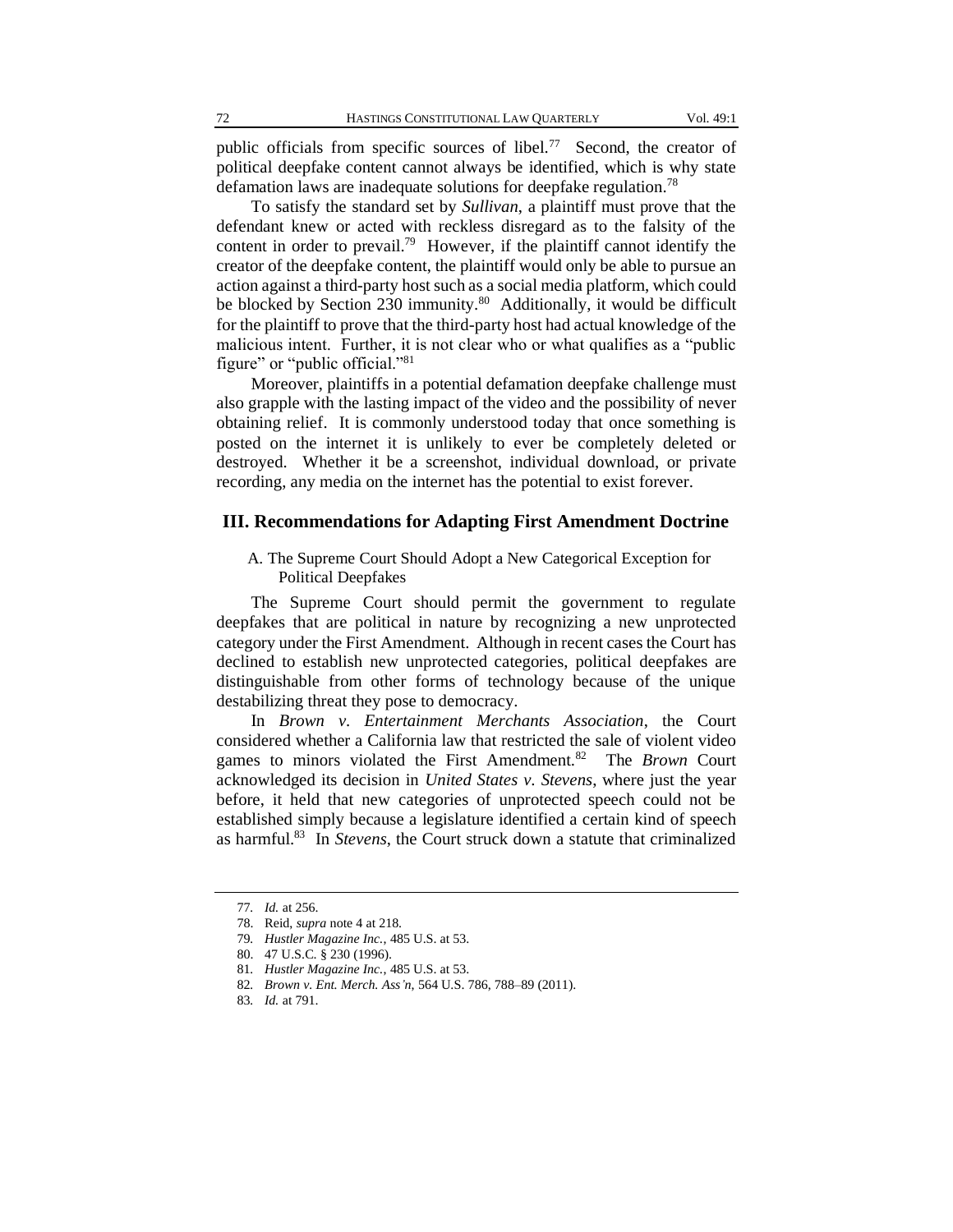the sale of depictions of animal cruelty.<sup>84</sup> The Court determined that the regulation of depictions of animal cruelty was a content-based restriction on speech in violation of the Free Speech Clause.<sup>85</sup>

The *Brown* Court found that California's research from psychologists, who found that violent videogames had a harmful effect on children, was not compelling enough to overcome strict scrutiny.<sup>86</sup> Notably, the Court reasoned that the studies failed to show that "violent video games *cause* minors to *act* aggressively."<sup>87</sup> Therefore, the *Brown* Court declined to rely on studies that demonstrated correlation, instead of causation.<sup>88</sup> *Further, Justice Scalia emphasized that the* "new and not historically recognized categories of noncoverage were highly disfavored," so that creating new recognized categories "would require a showing of necessity resembling the Court's traditionally highly stringent 'compelling interest' standard."89

The regulated content in *Brown* is distinguishable from political deepfakes because videogames cannot alter elections or affect voter trust. Further, a law that would regulate the creation, sale, and distribution of political deepfakes would likely be characterized as content-based core political speech. Core political speech is one of the most protected categories under the First Amendment because it is essential for democratic debate.<sup>90</sup> As a result, courts apply strict scrutiny to laws that burden political speech and require the government to show that the restriction "furthers a compelling interest and is narrowly tailored to achieve that interest."<sup>91</sup>

The purpose of the First Amendment is to protect the proliferation of viewpoints that further democracy.<sup>92</sup> Although the Court has allowed some restrictions on speech, these restrictions have been justified in order to permit the government to operate democratic functions. The Court has reserved some narrow categories of operations open to regulation because of their essential democratic function. These democratically-based operations include public school education, criminal punishment, military duties, and political service.<sup>93</sup> As the Court recognized in *Buckley v. Valeo*, "it is of

93*. See Bethel School Dist. No. 403 v. Fraser*, 478 U.S. 675, 683 (1986) (protecting the "function of public school education"); *Jones v. North Carolina Prisoners' Lab. Union, Inc.*, 433 U.S. 119, 129 (1977) (furthering "the legitimate penological objectives of the corrections system"

<sup>84</sup>*. United States v. Stevens*, 559 U.S. 460, 468–70 (2010).

<sup>85</sup>*. Id.*

<sup>86</sup>*. Brown*, 564 U.S. at 800.

<sup>87</sup>*. Id.*

<sup>88</sup>*. Id.*

<sup>89.</sup> Frederick Schauer, *The Politics and Incentives of First Amendment Coverage*, 56 WM. & MARY L. REV. 1613, 1623 (2015).

<sup>90.</sup> Senator Marco Rubio, *Keynote Remarks at The Heritage Foundation's Homeland Security Event on Deep Fakes* (July 19, 2018), https://www.heritage.org/homeland-security/event/ deep-fakes-looming-challenge-privacy-democracy-and-national-security.

<sup>91</sup>*. FEC v. Wis. Right To Life, Inc.*, 551 U.S. 449, 464 (2007).

<sup>92</sup>*. See United States v. Playboy Ent. Grp., Inc.*, 529 U.S. 803, 813 (2000).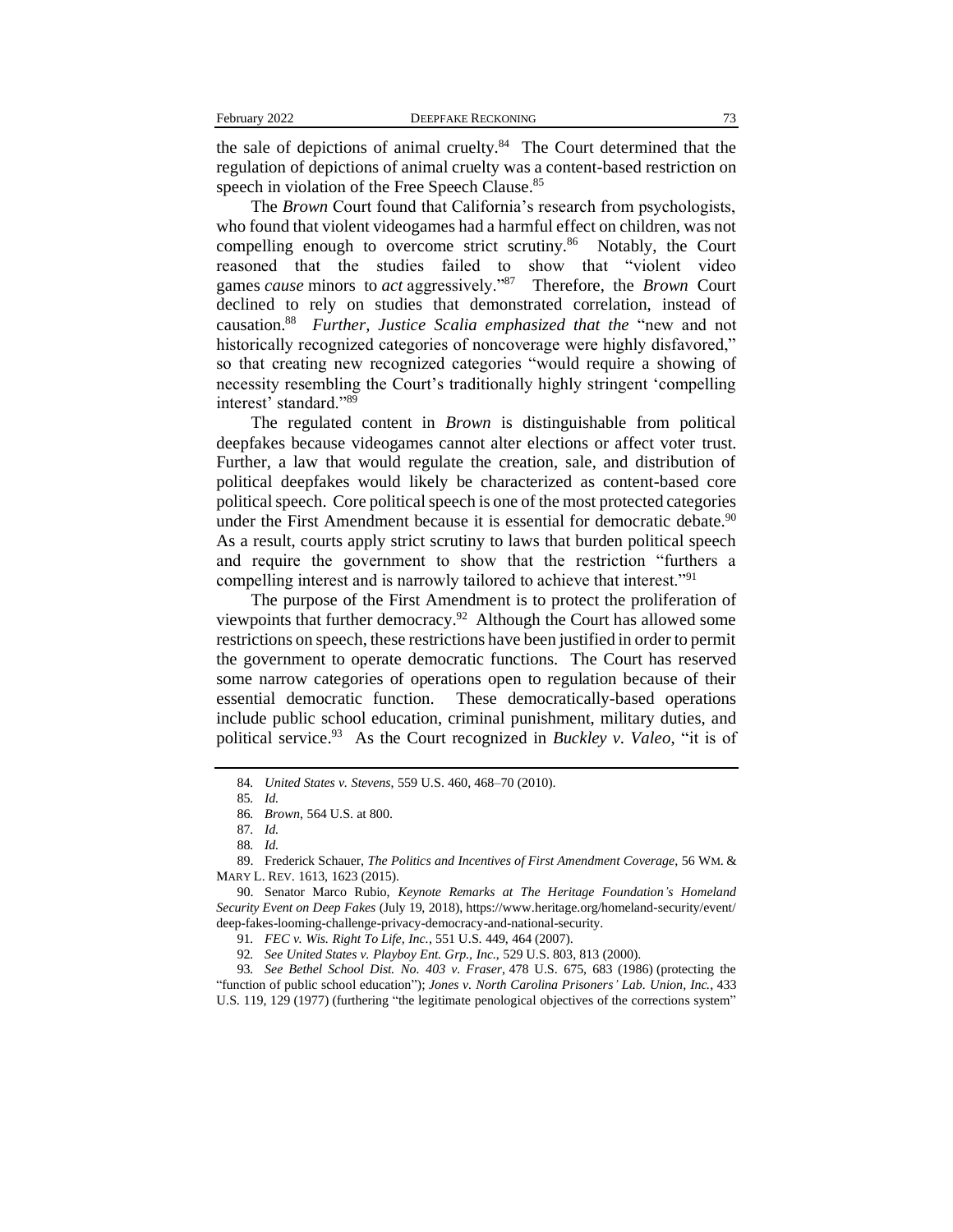particular importance that candidates have the unfettered opportunity to make their views known so that the electorate may intelligently evaluate the candidates' personal qualities and their positions on vital public issues before choosing among them on election day."<sup>94</sup>

As stated above, the *Citizens United* Court found that the corporate independent expenditures "would not interfere with governmental functions" and could not be restricted by the Free Speech Clause of the First Amendment, contradicting precedent that allowed restrictions when speech interfered with governmental functions.<sup>95</sup> Notably, the Court recognized that "it is inherent in the nature of the political process that voters must be free to obtain information from diverse sources in order to determine how to cast their votes." Further, the *Citizens United* Court recognized that "[c]orporations and other associations, like individuals, contribute to the 'discussion, debate, and the dissemination of information and ideas' that the First Amendment seeks to foster."<sup>96</sup> The Court has recognized political speech as "indispensable to decision making in a democracy, and this is no less true because the speech comes from a corporation rather than an individual."<sup>97</sup> In *First National Bank of Boston. v. Bellotti*, the Court noted that the "inherent worth of the speech in terms of its capacity for informing the public does not depend upon the identity of its source, whether corporation, association, union, or individual."<sup>98</sup>

While the Court has so far rigidly set its First Amendment jurisprudence, technology will only continue to evolve. The time has come for the Court to determine a reasonable approach to applying the First Amendment when the constitutional right of speech conflicts with democracy. The Court could justify a new unprotected category by citing what it has already recognized: maintaining the integrity of the political process. Allowing the regulation of political deepfakes would result in a more informed political electorate and a fairer electoral process. However, if the Court declines to establish a new unprotected category, the Court could instead adopt a proportionality approach that some scholars view as necessary to balance fundamental constitutional rights.

<sup>(</sup>internal quotation marks omitted)); *Parker v. Levy*, 417 U.S. 733, 759 (1974) (ensuring "the capacity of the Government to discharge its [military] responsibilities" (internal quotation marks omitted)); *Civil Serv. Comm'n v. Letter Carriers*, 413 U.S. 548, 557 (1973) ("[F]ederal service should depend upon meritorious performance rather than political service").

<sup>94</sup>*. Buckley v. Valeo*, 424 U.S. 1, 52–53 (1976).

<sup>95</sup>*. Citizens United*, 558 U.S. at 341.

<sup>96</sup>*. Citizens United*, 558 U.S. at 342–43 (quoting *Bellotti*, 435 U.S. at 783).

<sup>97</sup>*. Bellotti*, 435 U.S. at 777.

<sup>98</sup>*. Id.*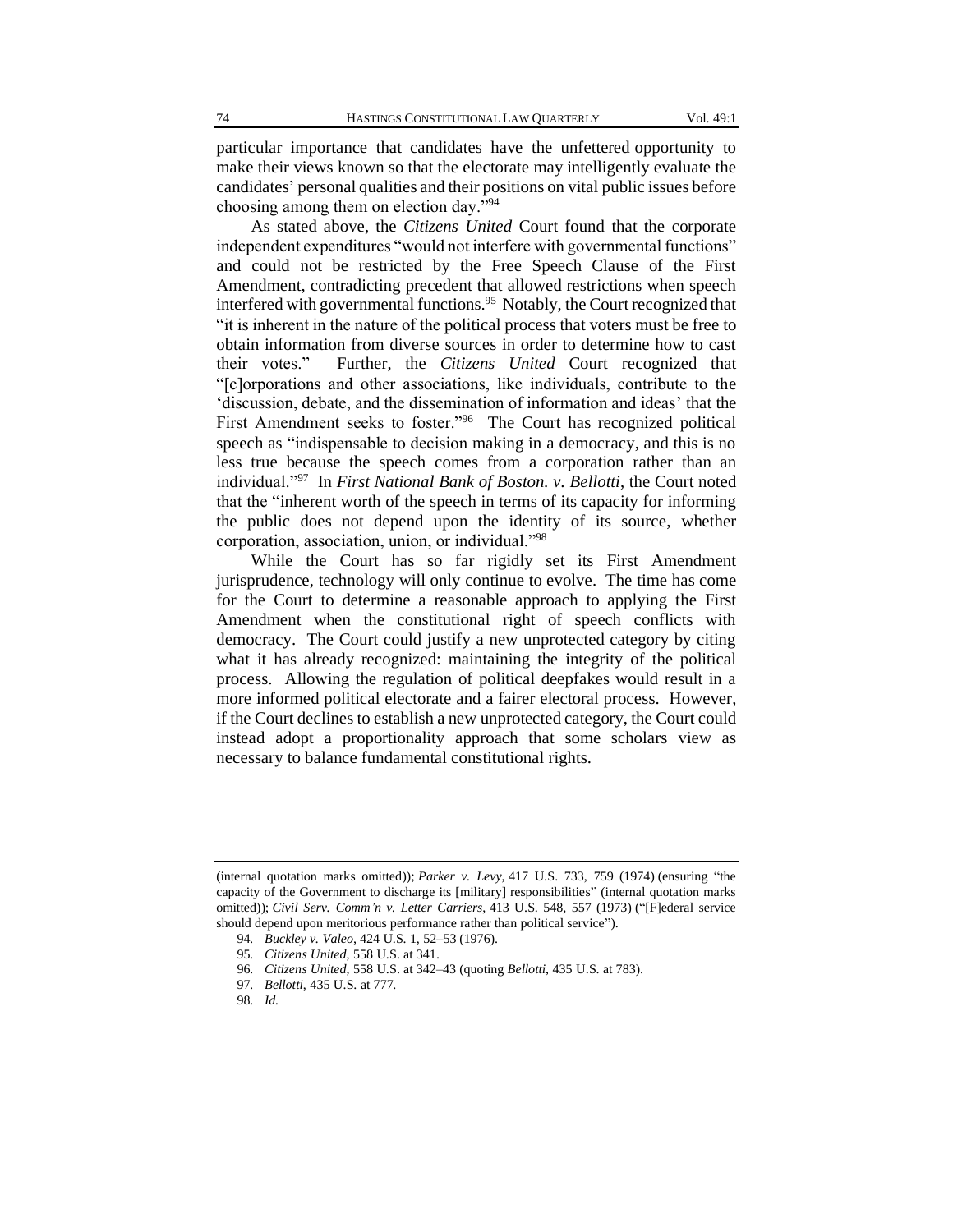#### C. Adopting a Proportionality Approach as an Alternative

Scholars are recognizing that the harmful effects of fake news media have permeated society and are inflicting damage on democracy.<sup>99</sup> For example, Kareem Gibson analyzes the current remedies available to victims of targeted deepfake videos.<sup>100</sup> Specifically, Gibson addresses torts of defamation, false light, and intentional infliction of emotional distress as applicable causes of action available to plaintiffs.<sup>101</sup> Gibson proposes that a "federal criminal statute would be the best option for plaintiffs seeking to redress the harms they have suffered."<sup>102</sup> Although Gibson is correct that a federal criminal statute would send a message to the states that the government is serious about confronting damaging political deepfakes, the reality of federal criminalization is unlikely to come to fruition. Congress has continuously failed to adequately regulate social media platforms.<sup>103</sup> Further, such a statute would trigger a tidal wave of litigation because of its potential effect and chilling of the closely-guarded freedom of expression within the First Amendment. Gibson's prediction that intentional infliction of emotional distress actions will be the best tool to combat deepfakes fails to consider the lasting challenges that political deepfakes cause to society.

In contrast, privacy and government investigations scholar Shannon Reid advocates for the Supreme Court to adapt their First Amendment doctrine to infer stronger privacy protections that exist within the Constitution.<sup>104</sup> Reid recognizes the "threat that deepfakes pose to the integrity of public discourse itself, in addition to the reputational harm it causes targeted individuals."<sup>105</sup> At the same time, Reid acknowledges the Court's opinion in *Brown v. Hartlage* where the Court determined that "the State's fear that voters might make an ill-advised choice does not provide the State with a compelling justification for limiting speech."<sup>106</sup> Reid also emphasizes the Supreme Court's willingness to infer a right of personal privacy in the Constitution.<sup>107</sup> Similarly, defamatory deepfakes are generally nonconsensual and "deprive individuals of their autonomous right to build their own personality and reputation."<sup>108</sup> Reid proposes that federal courts

<sup>99.</sup> Terry Lee, *The Global Rise of "Fake News" and the Threat to Democratic Elections in the USA*, 22 PUBLIC ADMIN. AND POLICY: AN ASIA-PACIFIC J. 1, 1 (2019) (recognizing that "many fear 'fake news' [has] gradually become a powerful and sinister force, both in the news media environment as well as in the fair and free elections").

<sup>100.</sup> Kareem Gibson, *Deepfakes and Involuntary Pornography: Can Our Current Legal Framework Address This Technology?*, 66 WAYNE L. REV. 259, 261 (2020).

<sup>101</sup>*. Id.* at 262.

<sup>102</sup>*. Id.* at 288.

<sup>103</sup>*. Packingham v. North Carolina*, 137 S. Ct. 1730, 1736 (2017).

<sup>104.</sup> Reid, *supra* note 4, at 228.

<sup>105</sup>*. Id.* at 228–29.

<sup>106</sup>*. Brown v. Hartlage*, 456 U.S. 45, 60 (1982).

<sup>107</sup>*.* Reid, *supra* note 4, at 232.

<sup>108</sup>*. Id.* at 234.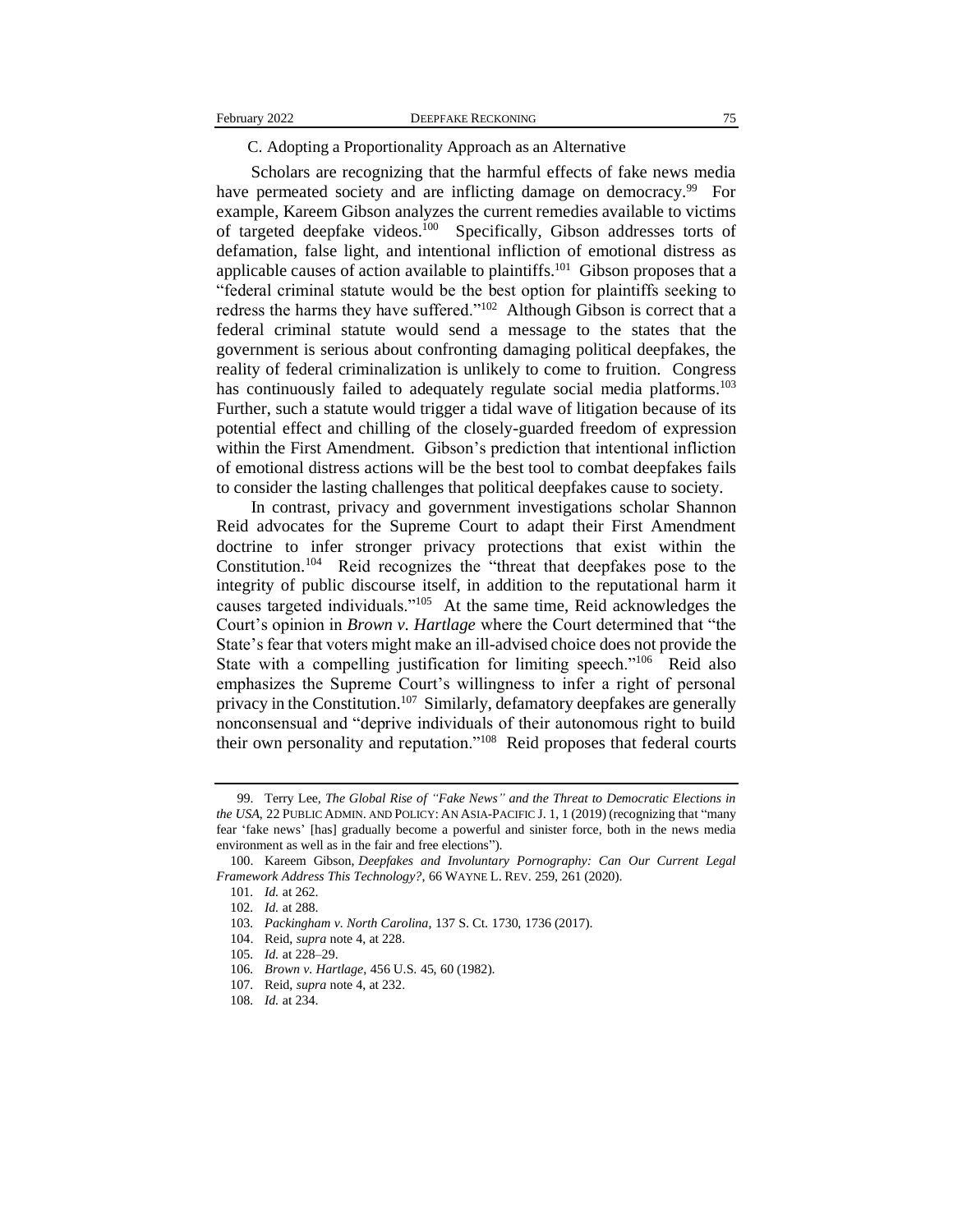should infer a Fourteenth Amendment right to privacy in order to protect against the personal privacy and reputational harms caused by political deepfakes.<sup>109</sup> However, because it is unlikely that the Court will recognize that the Fourteenth Amendment extends to private conduct, Reid offers an alternative approach that balances constitutional freedoms.<sup>110</sup> While this proportionality proposal is intriguing, it has not been widely practiced.<sup>111</sup> For example, in *Masterpiece Cakeshop, Ltd. v. Colorado Civil Rights Commission*, the Court refused to balance constitutional freedoms of speech and religion and instead determined the holding on a technicality.<sup>112</sup>

Also an advocate of the proportionality approach, Jamal Greene presents two frameworks for the traditional constitutional adjudication of rights in recent Supreme Court jurisprudence.<sup>113</sup> The first framework, adopted by the Supreme Court, Greene presents constitutional rights as absolute with limited exceptions. The second framework embraced by the rest of the world characterizes rights as generally limited, but absolute in certain circumstances.<sup>114</sup> Greene argues that proportionality, rather than categorical adjudication, is more helpful when confronting modern challenges such as technological advancements.<sup>115</sup> Greene presents a proportionality analysis as a solution to modern constitutional conflicts, such as those related to technological advancements, because the increasing number of categorical exceptions result in incoherence and confusion.<sup>116</sup> However, recent First Amendment cases show the trend of stubbornness and reflects that an adoption of a proportionality analysis is highly unlikely. Nonetheless, Greene provides the example of Justice Breyer signaling his willingness to embrace a transition to a proportionality analysis in cases such as *United States v. Alvarez* and *Craig v. Boren*. 117

Another scholar Brittany Finnegan analyzed a hypothetical statute regulating social media and outlined the Court's awareness of evolving technologies and necessary constitutional adaptations. From there, Finnegan concluded that the government's unwillingness to regulate harmful conduct now will result in an unfortunate inability to regulate what is exchanged online in the future.<sup>118</sup> Finnegan outlined the Court's awareness of evolving

<sup>109</sup>*. Id.*

<sup>110.</sup> Reid, *supra* note 4, at 235.

<sup>111</sup>*. Id.*; *see also Masterpiece Cakeshop, Ltd. v. Colo. Civil Rights Comm'n*, 138 S. Ct. 1719 (2018).

<sup>112.</sup> Reid, *supra* note 4, at 235.

<sup>113.</sup> Greene, *supra* note 17, at 30.

<sup>114</sup>*. Id.* at 30.

<sup>115</sup>*. Id.* at 35.

<sup>116</sup>*. Id.* at 120.

<sup>117</sup>*. Alvarez*, 567 U.S. at 730–31 (Breyer, J., concurring); *Craig v. Boren*, 429 U.S. 190, 211– 12 (1976) (Stevens, J., concurring).

<sup>118.</sup> Brittany Finnegan, Note, *The Cost of Free Speech: Combating Fake News or Upholding the First Amendment?*, 75 U. MIAMI L. REV. 572, 618 (2021).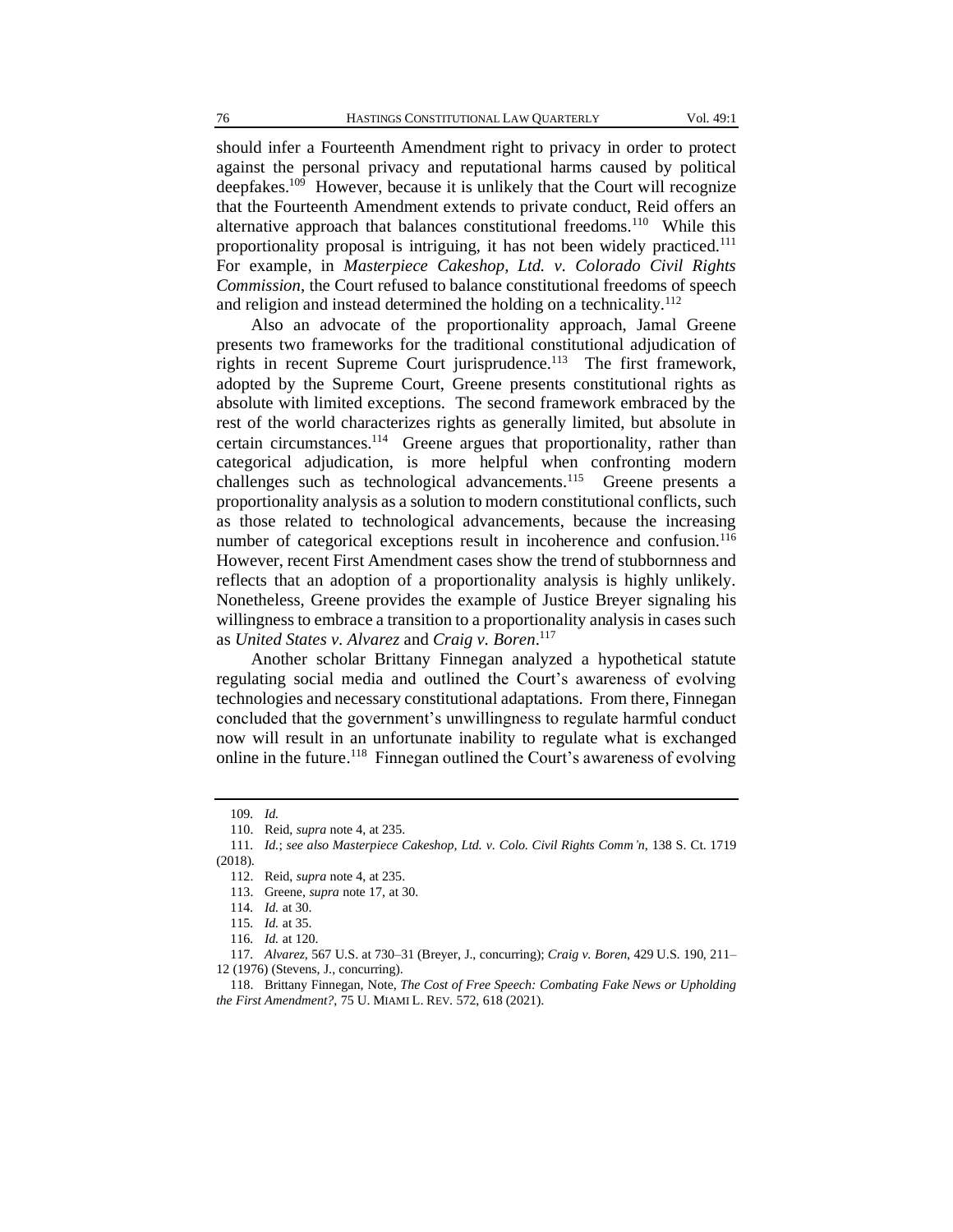technologies and necessary constitutional adaptations. In *Packingham v. North Carolina*, the Court warned that they could not yet fully appreciate the "full dimensions and vast potential" of the "Cyber Age."<sup>119</sup> However, Justice Alito warned that the Court did not "hee[d] its own admonition of caution" regarding the regulation of social media.<sup>120</sup> Regulation of speech on social media platforms has become a polarizing issue that signals the need to adapt the First Amendment doctrine. As technology advances, Congress and the Supreme Court must decide how to reconcile fundamental constitutional freedoms.

#### **Conclusion**

The principal purpose of the First Amendment is to protect the proliferation of viewpoints that further democracy.<sup>121</sup> However, the government has compelling interests both in furthering democratic debate and maintaining the integrity of an essential government function: the electoral process. Although the Court has allowed some restrictions on speech, these restrictions have been justified in order to permit the government to operate democratic functions.<sup>122</sup> The Court has reserved some narrow categories of operations open to regulation because of their essential democratic function. The NDAA may allow the DHS to collect evidence of manipulated media affecting elections. Perhaps the Court would be willing to establish a new, unprotected category based on evidence that reveals a causal, rather than correlative, relationship between the regulation and the threat to society. Although any law that attempts to regulate political speech, including The For the People Act, would be likely subject to strict scrutiny, it is possible that the government may have enough to show its compelling interest in preventing voter misinformation that skews elections.

Technological evolution is inevitable and the First Amendment doctrine must change in order to adapt to the current times. Political deepfakes are an extreme example of altered media that is used to manipulate the minds of the political electorate and election results. The Supreme Court should adopt a new, unprotected category in order to allow government regulation of political deepfakes. Although freedom of expression is one of the most protected rights in American constitutional law, the Court must act now to

<sup>119</sup>*. Packingham*, 137 S. Ct. at 1736.

<sup>120</sup>*. Id.* at 1744 (Alito, J., dissenting).

<sup>121</sup>*. See Playboy Ent. Grp, Inc.*, 529 U.S. at 813.

<sup>122</sup>*. See Bethel School Dist. No. 403,* 478 U.S. at 683 (protecting the "function of public school education"); *Jones*, 433 U.S. at 129 (furthering "the legitimate penological objectives of the corrections system" (internal quotation marks omitted)); *Parker*, 417 U.S. at 759 (ensuring "the capacity of the Government to discharge its [military] responsibilities" (internal quotation marks omitted)); *Letter Carriers*, 413 U.S. at 557 ("[F]ederal service should depend upon meritorious performance rather than political service").